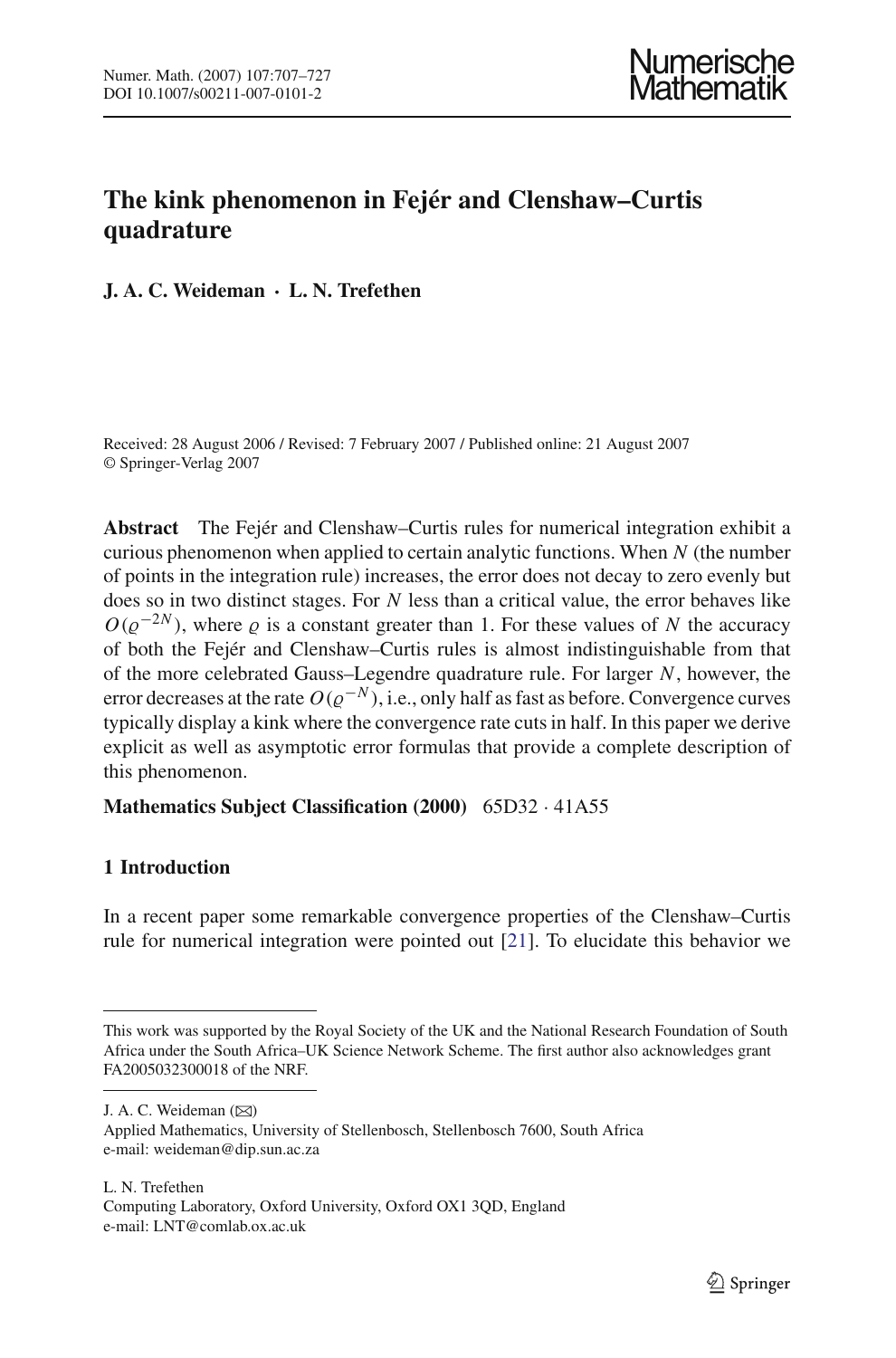

<span id="page-1-1"></span>**Fig. 1** Absolute errors when approximating the integral [\(1\)](#page-1-0) with various *N*-point interpolatory quadrature rules (*N* even). The tiny dots represent (**a**) Fejér and (**b**) Clenshaw–Curtis quadrature while the large dots represent Gauss quadrature. The Fejér and Clenshaw–Curtis convergence rates start out the same as for Gauss, but at a certain value of *N* (indicated by the vertical *dash-dot line*) a kink appears and the rate cuts in half. The critical values of *N* are the solutions to the equations [\(27\)](#page-12-0) and [\(28\)](#page-13-0)

<span id="page-1-0"></span>consider one of the examples from that paper, namely

$$
I = \int_{-1}^{1} \frac{dx}{1 + 16x^2}.
$$
 (1)

Figure [1](#page-1-1) shows the absolute errors when this integral is approximated by the *N*-point Fejér, Clenshaw–Curtis, and Gauss quadrature rules. (Here, and throughout, the expression "Gauss quadrature" refers to the Gauss formula associated with constant weight function, i.e., the well-known Gauss–Legendre quadrature. Perhaps less familiar to nonspecialists are the Fejér and Clenshaw–Curtis rules and hence we define these two rules below.) Note that Fig. [1](#page-1-1) shows logarithmic scales on the vertical axes: straight lines therefore represent geometric convergence rates.

The Gauss rule, in particular, converges according to  $O(\rho^{-2N})$ , where

$$
\varrho = \frac{1}{4} \left( 1 + \sqrt{17} \right) = 1.28 \dots,\tag{2}
$$

which is consistent with theory. The interesting behavior is exhibited by the Fejér and Clenshaw–Curtis curves. For large *N* both these rules converge according to  $O(\varrho^{-N})$ , i.e., half as fast as the Gauss rule, which is also consistent with existing theory. The remarkable observation of [\[21\]](#page-20-0) is the fact that for smaller values of *N* the Fejér and Clenshaw–Curtis rules converge not as  $O(\varrho^{-N})$  but as  $O(\varrho^{-2N})$ . That is, the initial convergence rate is twice the ultimate convergence rate and the error curves display a kink where the convergence switches from one rate to the other. This means that initially both these rules converge about as fast as the Gauss rule. Indeed, in Fig. [1](#page-1-1) there is negligible distinction between the three error curves for smaller values of *N*.

The purpose of this paper is to present a quantitative explanation of this phenomenon. Among other things, we shall derive equations for computing the critical values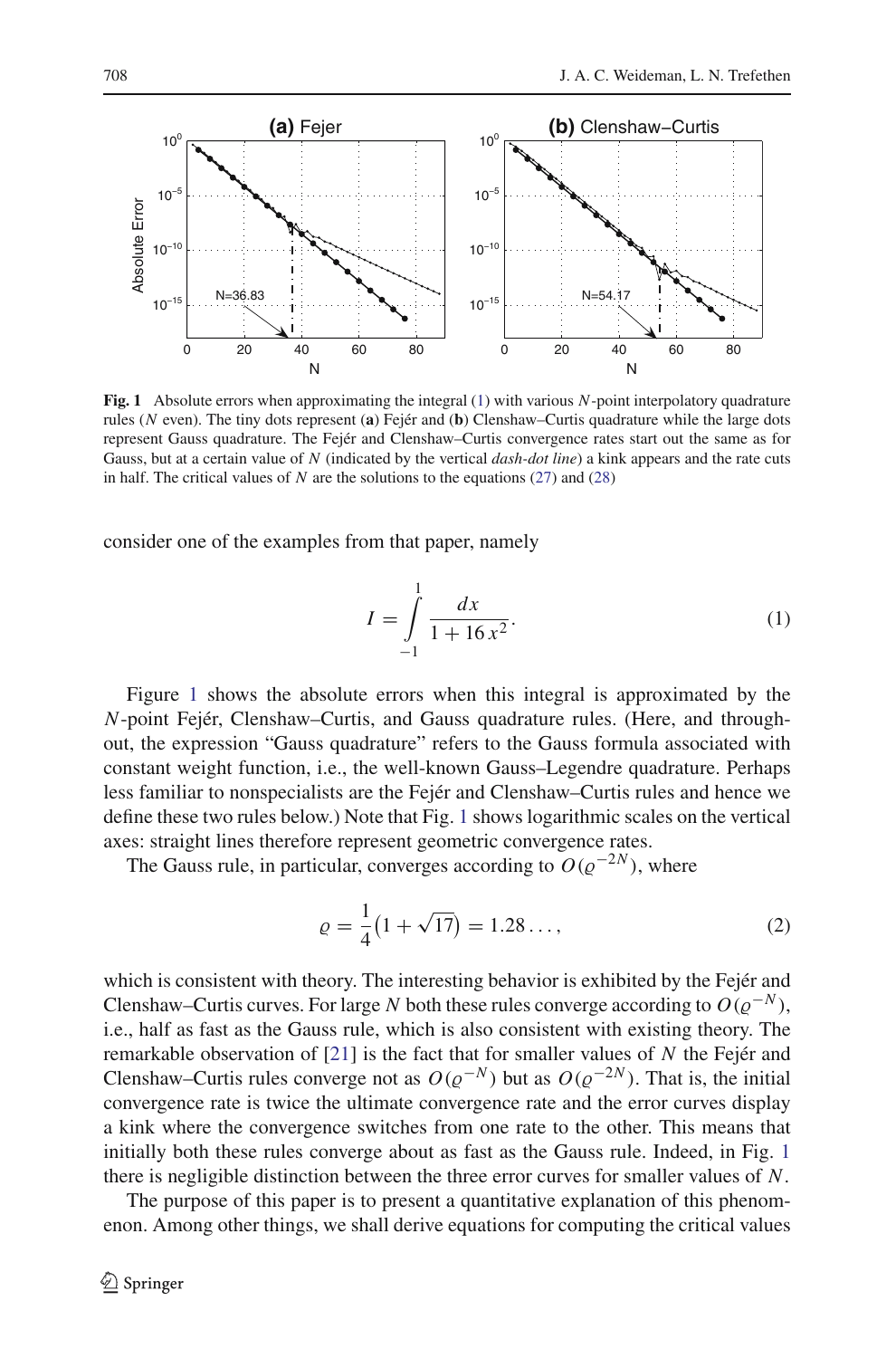of *N* shown in Fig. [1.](#page-1-1) We do this by deriving explicit formulas for the error curves. These error formulas consist of two main terms, one of which dominates for values of *N* less than the critical one and the other of which dominates for larger *N* (see Theorem [3\)](#page-13-1). Our characterization of the kink will come from setting these two terms equal.

The results shown in Fig. [1](#page-1-1) correspond to even values of *N*. For odd *N* the kinks occur at smaller values of *N*, as can be seen in [\[21\]](#page-20-0). This fact will also be explained by our analysis.

We emphasize that our motivation is much more than simply to understand the integrand [\(1\)](#page-1-0) or the even simpler model [\(3\)](#page-2-0) introduced below. The wider purpose is that these problems serve to pinpoint the location of the "kink curve" as introduced in Sect. 6 of [\[21](#page-20-0)]. This at least partially explains the phenomenon that the Clenshaw– Curtis and Fejér formulas are as accurate as Gauss quadrature in many circumstances.

<span id="page-2-0"></span>To describe the kink curve, consider a model function and its integral

$$
f_z(x) = \frac{1}{z - x}, \qquad I(f_z) = \int_{-1}^{1} f_z(x) \, dx,\tag{3}
$$

where *z* is a complex number not in  $[-1, 1]$ . The integral can of course be evaluated explicitly and we call the result  $\phi(z)$ ; see [\(15\)](#page-6-0) below. When Fejér or Clenshaw–Curtis quadrature is used to approximate this integral, the critical *N* where the kink occurs depends on the position of the singularity *z*. We define the kink curve as the locus of all *z* for which the kink appears at the same value of *N*. A perturbation analysis will be used to show that this curve is, in the limit as  $N \to \infty$  through the even integers, an ellipse with semiaxes 1 and 2 log *N*/*N* (Fejér) and semiaxes 1 and 3 log *N*/*N* (Clenshaw–Curtis).

It is also known that when Fejér, Clenshaw–Curtis, or Gauss quadrature is used to approximate the integral in [\(3\)](#page-2-0), a rational approximation to  $\phi(z)$  results; see Sect. [3.](#page-4-0) This rational approximation problem has historical significance in the fact that it formed the basis of Gauss' own derivation of the quadrature formula that bears his name [\[21](#page-20-0)]. This justifies us looking at the very simple integral [\(3\)](#page-2-0) as model problem.

Our paper is not primarily devoted to error estimates for Clenshaw–Curtis and Fejér type quadrature of general analytic functions. For such results there exists a large and impressive body of literature, a section of which is represented by [\[3](#page-19-0)[,4](#page-19-1)[,9](#page-19-2),[14\]](#page-19-3). Related material can be found in  $[15-18]$  $[15-18]$  and we also mention the bibliography of  $[21]$ , which contains 70 entries. We are not aware, however, of any papers other than [\[21](#page-20-0)] that relate directly to our subject, namely the transient behavior of Clenshaw–Curtis and Fejér errors that results in them converging as fast as Gauss, at least until *N* hits the kink.

The outline of the paper is as follows. We start with a short summary of interpolatory quadrature formulas in Sect. [2.](#page-3-0) In Sect. [3](#page-4-0) we derive an explicit error formula for interpolatory quadrature rules in the case where the integrand is a rational function. In particular, we obtain explicit formulas for the error curves shown in Fig. [1.](#page-1-1) The formulas derived in this section do not immediately lend themselves to a characterization of the kink phenomenon, and further manipulation and asymptotic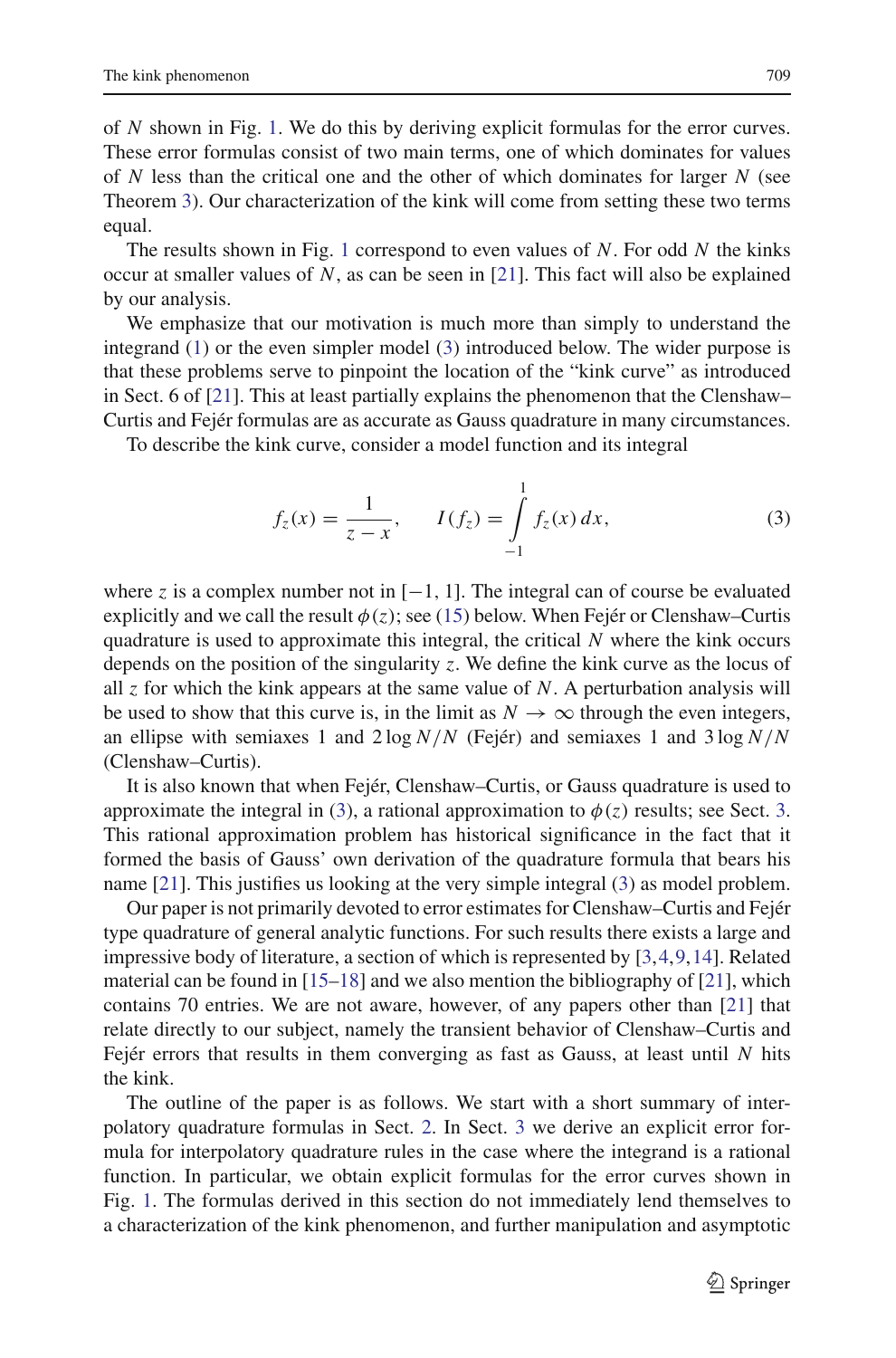estimation are required. This is done in Sect. [4,](#page-8-0) where we derive the equations for computing the critical values of *N*. The key step here is a new formula for an integral involving the Chebyshev polynomials that arises quite often in numerical analysis. We derive the properties of the kink curve in Sect. [5.](#page-14-0)

## <span id="page-3-0"></span>**2 Interpolatory quadrature formulas**

For the sake of completeness we start with a quick summary of the basic formulas of interpolatory quadrature for integrals of the form

$$
I(f) = \int_{-1}^{1} f(x) dx.
$$

Let  ${x_j}_{j=1}^N$  be a set of distinct nodes in [−1, 1] and define

$$
\omega_N(x) = c \prod_{j=1}^N (x - x_j),\tag{4}
$$

<span id="page-3-1"></span>where  $c$  is a non-zero normalization constant. (Its value is immaterial as it will cancel in all the formulas below.) Let  $p_{N-1}(x)$  be the polynomial of degree  $N-1$  that interpolates the function  $f(x)$  at the nodes  $\{x_j\}_{j=1}^N$ . This interpolating polynomial can be expressed in Lagrange form as

$$
p_{N-1}(x) = \sum_{j=1}^{N} \frac{\omega_N(x)}{\omega'_N(x_j)(x - x_j)} f(x_j).
$$
 (5)

<span id="page-3-2"></span>An interpolatory quadrature rule is derived by integrating this expression. That is, we approximate  $I(f)$  by  $I_N(f)$ , where

$$
I_N(f) \equiv \int_{-1}^1 p_{N-1}(x) \, dx = \sum_{j=1}^N w_j f(x_j),
$$

with weights defined by

$$
w_j = \frac{1}{\omega'_N(x_j)} \int\limits_{-1}^1 \frac{\omega_N(x)}{x - x_j} dx.
$$

Two popular choices for the nodes are (a) the set of zeros of the Chebyshev polynomial of degree *N*, and (b) the set of extrema (including endpoint extrema) of the Chebyshev polynomial of degree  $N - 1$ . The corresponding quadrature rules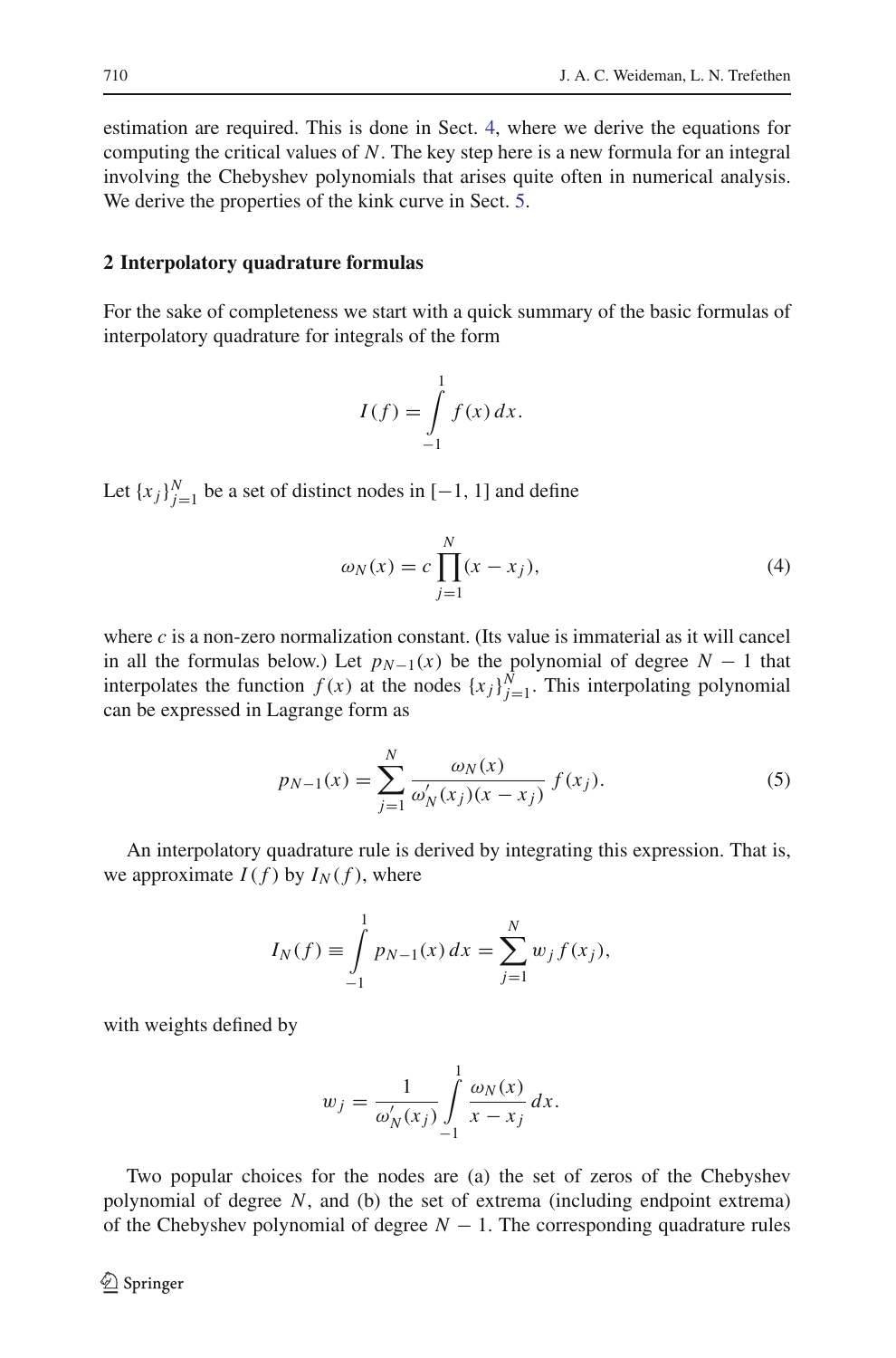are named after (a) Fejér, and (b) Clenshaw and Curtis. We summarize as follows [with  $T_N(x)$  denoting, as usual, the Chebyshev polynomial of degree N]:

Fejér: 
$$
\omega_N(x) = T_N(x),
$$
  $x_j = \cos\left(\frac{(2j-1)\pi}{2N}\right),$  (6)

<span id="page-4-3"></span><span id="page-4-2"></span>and

Clenshaw-Curtis: 
$$
\omega_N(x) = (1 - x^2) T'_{N-1}(x), \quad x_j = \cos\left(\frac{(j-1)\pi}{N-1}\right).
$$
 (7)

In both cases the weights  $w_j$  can be computed explicitly; the formulas are given in [\[3,](#page-19-0) Sect. IV.5] and [\[6](#page-19-5), Sect. 2.5.5]. (The Fejér rule defined above is more precisely called Fejér's first rule; for Fejér's second rule see [\[6,](#page-19-5) Sect. 2.5.5]. The first and second Fejér rules are sometimes called the Pólya and Filippi rules, respectively; see [\[3,](#page-19-0) Chap. IV].)

The most famous choice of nodes is the one leading to Gauss quadrature. Here  $\omega_N(x) = P_N(x)$ , the Legendre polynomial of degree *N*. Compared with the rules based on Chebyshev points this rule has the disadvantage that the nodes are not given by any explicit formula and some form of iteration is required for their computation. On the other hand, it has a distinct advantage in the fact that the *N*-point Gauss rule exactly integrates polynomials of degree up to  $2N - 1$  (inclusive). By contrast, the *N*-point Fejér and Clenshaw–Curtis rules both have the property of exactness for polynomials of degree up to  $N - 1$  only. The  $2N - 1$  versus  $N - 1$  superiority of the Gauss rule translates into the  $O(\varrho^{-2N})$  vs.  $O(\varrho^{-N})$  advantage in convergence rate mentioned in Sect. [1.](#page-0-0) (Note that this advantage applies only to analytic functions; for nonanalytic functions there may be no advantage [\[21\]](#page-20-0).)

#### <span id="page-4-0"></span>**3 Error formula for the model problem**

Here we derive an explicit formula for the error in any approximation to the model integral [\(3\)](#page-2-0) based on interpolatory quadrature. This result is not new (similar error formulas can be found, for example, in [\[3](#page-19-0), Chap. 4]), but we nevertheless state our own version of the formula as a theorem. The key to the proof is the Hermite contour integral representation of the error in polynomial interpolation; see [\[5,](#page-19-6) p. 68] or [\[12,](#page-19-7) p. 245].

<span id="page-4-4"></span>**Theorem 1** Let  $f_z(x)$  and  $I(f_z)$  be defined by [\(3\)](#page-2-0). Let  $I_N(f_z)$  denote the approxima*tion to I*( *fz*) *as computed by the interpolatory quadrature rule based on the nodal set*  ${x_j}_{j=1}^N$ *. Then* 

<span id="page-4-1"></span>
$$
I(f_z) - I_N(f_z) = \frac{E_N(z)}{\omega_N(z)},
$$
\n(8)

 $\mathcal{L}$  Springer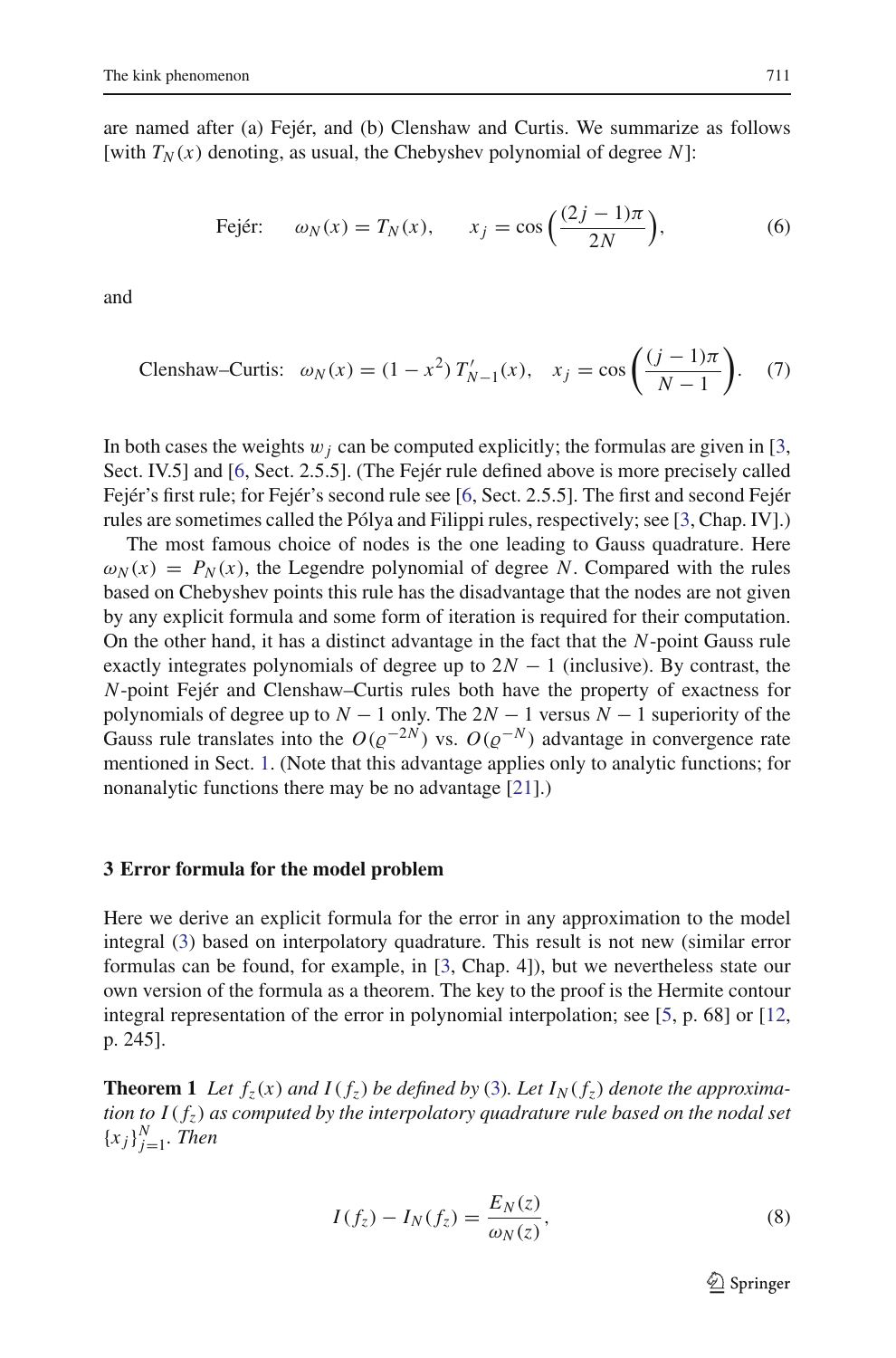<span id="page-5-1"></span>*where*

$$
E_N(z) = \int\limits_{-1}^{1} \frac{\omega_N(x)}{z - x} dx.
$$
 (9)

*Proof* Let  $p_{N-1}(x)$  be the polynomial interpolant of  $f_z(x)$  at the nodes  $\{x_j\}_{j=1}^N$ . According to the Hermite formula, the pointwise error is given by

$$
f_z(x) - p_{N-1}(x) = \frac{\omega_N(x)}{2\pi i} \int\limits_C \frac{d\zeta}{\omega_N(\zeta)(\zeta - x)(z - \zeta)},\tag{10}
$$

<span id="page-5-0"></span>where  $\omega_N(x)$  is defined by [\(4\)](#page-3-1), and C is a simple closed rectifiable curve that encloses the interval  $[-1, 1]$  but excludes the pole at  $\zeta = z$ . [Proof: Evaluate the integral by residues and use [\(5\)](#page-3-2).]

Observe that the integrand on the right side of  $(10)$  is a rational function with the denominator degree exceeding the numerator degree by at least 2. If one therefore deforms the contour *C* into a circle  $|\zeta| = R$ , the integral will vanish in the limit  $R \to \infty$  [\[1,](#page-19-8) Sect. 4.2]. To adjust for the fact that the singularity at  $\zeta = z$  is traversed in the process of deforming the contour its residue is subtracted and therefore

$$
f_z(x) - p_{N-1}(x) = \frac{\omega_N(x)}{\omega_N(z)} \frac{1}{z - x}.
$$

The quadrature error  $(8)$  follows by integrating this expression.  $\square$ 

For any set of nodes  $\{x_j\}_{j=1}^N$  it is possible, at least in principle, to compute the integral  $E_N(z)$  defined in [\(9\)](#page-5-1) since its integrand is a rational function. In the case of Gauss quadrature the formula is particularly simple. With  $\omega_N(x) = P_N(x)$  one finds in many tables of integrals Neumann's formula,

$$
\int_{-1}^{1} \frac{P_N(x)}{z - x} dx = 2 Q_N(z),
$$
\n(11)

<span id="page-5-2"></span>where  $Q_N$  is the Legendre function of the second kind. In the case of quadrature based on Chebyshev points,  $\omega_N(x)$  is defined in [\(6\)](#page-4-2), [\(7\)](#page-4-3). In the Clenshaw–Curtis case, the formula for  $\omega_N(x)$  can be simplified by the identity [\[13,](#page-19-9) p. 35]

$$
(1 - x2) T'_{N-1}(x) = \frac{N-1}{2} (T_{N-2}(x) - T_N(x)), \quad N \ge 2,
$$

and hence we define

C lenshaw-Curtis: 
$$
\omega_N(x) = T_N(x) - T_{N-2}(x), \quad N \ge 2.
$$

 $\circled{2}$  Springer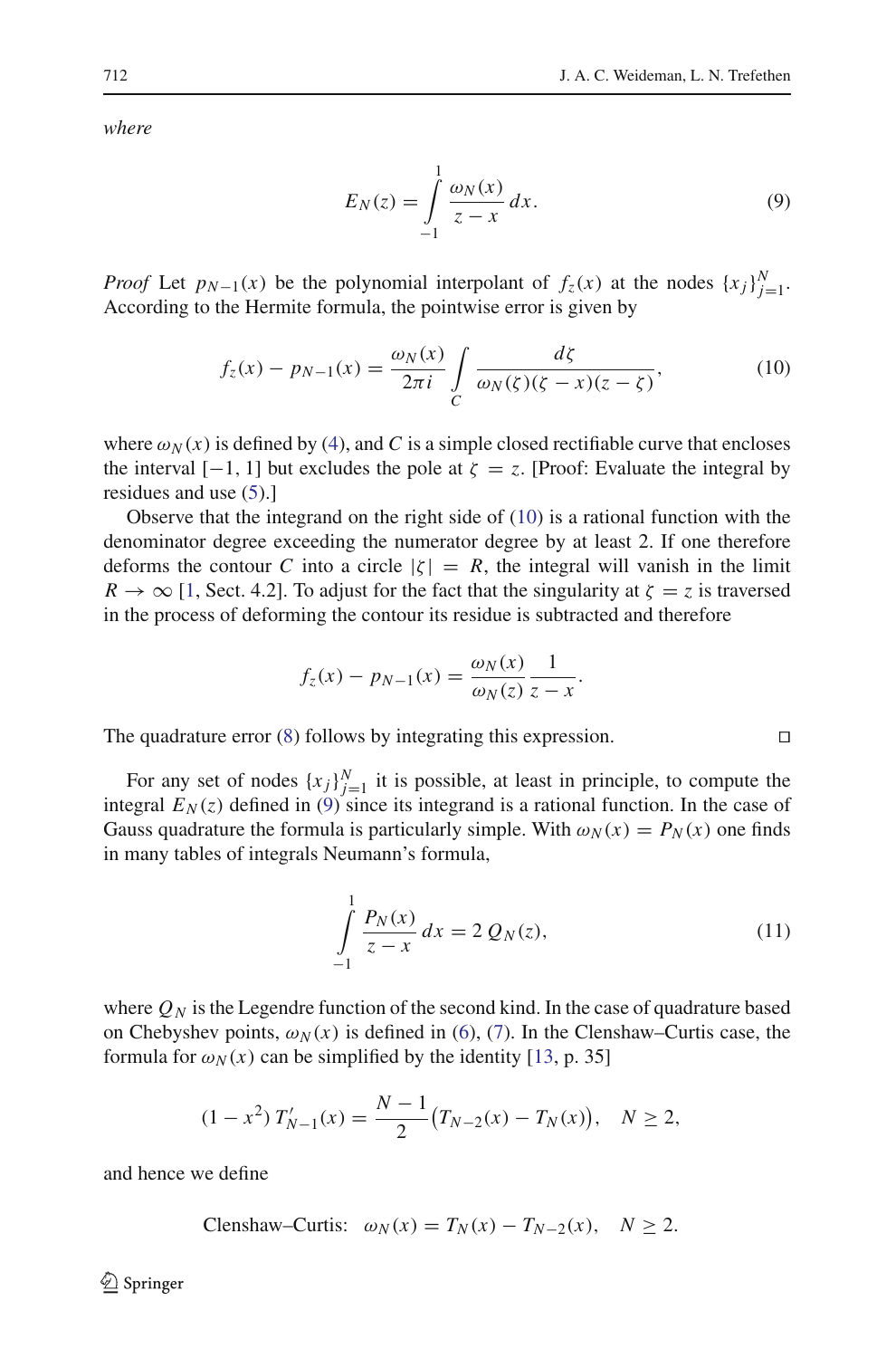Both the Fejér and Clenshaw–Curtis cases will therefore require the evaluation of the integral

$$
S_N(z) \equiv \int_{-1}^{1} \frac{T_N(x)}{z - x} \, dx. \tag{12}
$$

<span id="page-6-1"></span>This integral, which is not as well documented as the corresponding one [\(11\)](#page-5-2) for Legendre polynomials, holds the key to the kink phenomenon. In the next section we record a few known results regarding this integral and contribute a few formulas we believe to be new.

<span id="page-6-3"></span>Using [\(11\)](#page-5-2), [\(12\)](#page-6-1) we can now specialize Theorem [1](#page-4-4) to the three quadrature rules considered in this paper.

**Theorem 2** Let  $f_z(x)$  and  $I(f_z)$  be defined by [\(3\)](#page-2-0). Let  $G_N(f_z)$ ,  $F_N(f_z)$ , and  $C_N(f_z)$ *denote, respectively, the N-point Gauss, Fejér, and Clenshaw–Curtis approximations to*  $I(f_7)$ *. Then* 

$$
I(f_z) - G_N(f_z) = 2 \frac{Q_N(z)}{P_N(z)},
$$
\n(13)

<span id="page-6-2"></span>*and*

$$
I(f_z) - F_N(f_z) = \frac{S_N(z)}{T_N(z)}, \qquad I(f_z) - C_N(f_z) = \frac{S_N(z) - S_{N-2}(z)}{T_N(z) - T_{N-2}(z)},\tag{14}
$$

*where*  $S_N(z)$  *is defined by* [\(12\)](#page-6-1).

We postpone a discussion of the large *N* behavior of these error formulas to the next section; see Theorem [3.](#page-13-1)

There is another reason for studying integrals such as [\(9\)](#page-5-1) and [\(12\)](#page-6-1). By explicitly computing the quantities on the left side of [\(8\)](#page-4-1) we obtain

$$
\phi(z) - r_N(z) = \frac{E_N(z)}{\omega_N(z)},\tag{15}
$$

<span id="page-6-0"></span>where

$$
\phi(z) \equiv \ln\left(\frac{z+1}{z-1}\right), \qquad r_N(z) \equiv \sum_{j=1}^N \frac{w_j}{z-x_j}.
$$

The left side of [\(15\)](#page-6-0) represents the error in approximating the function  $\phi(z)$  by a rational function  $r_N(z)$  of numerator degree  $N-1$ , denominator degree N, and poles at  ${x_j}_{j=1}^N$ . This idea is not new. Indeed, it goes back in essence to Gauss, whose invention of Gauss quadrature was based on the construction via continued fractions of rational functions that match  $\phi(z)$  to as high an order as possible at  $z = \infty$  [\[11](#page-19-10)].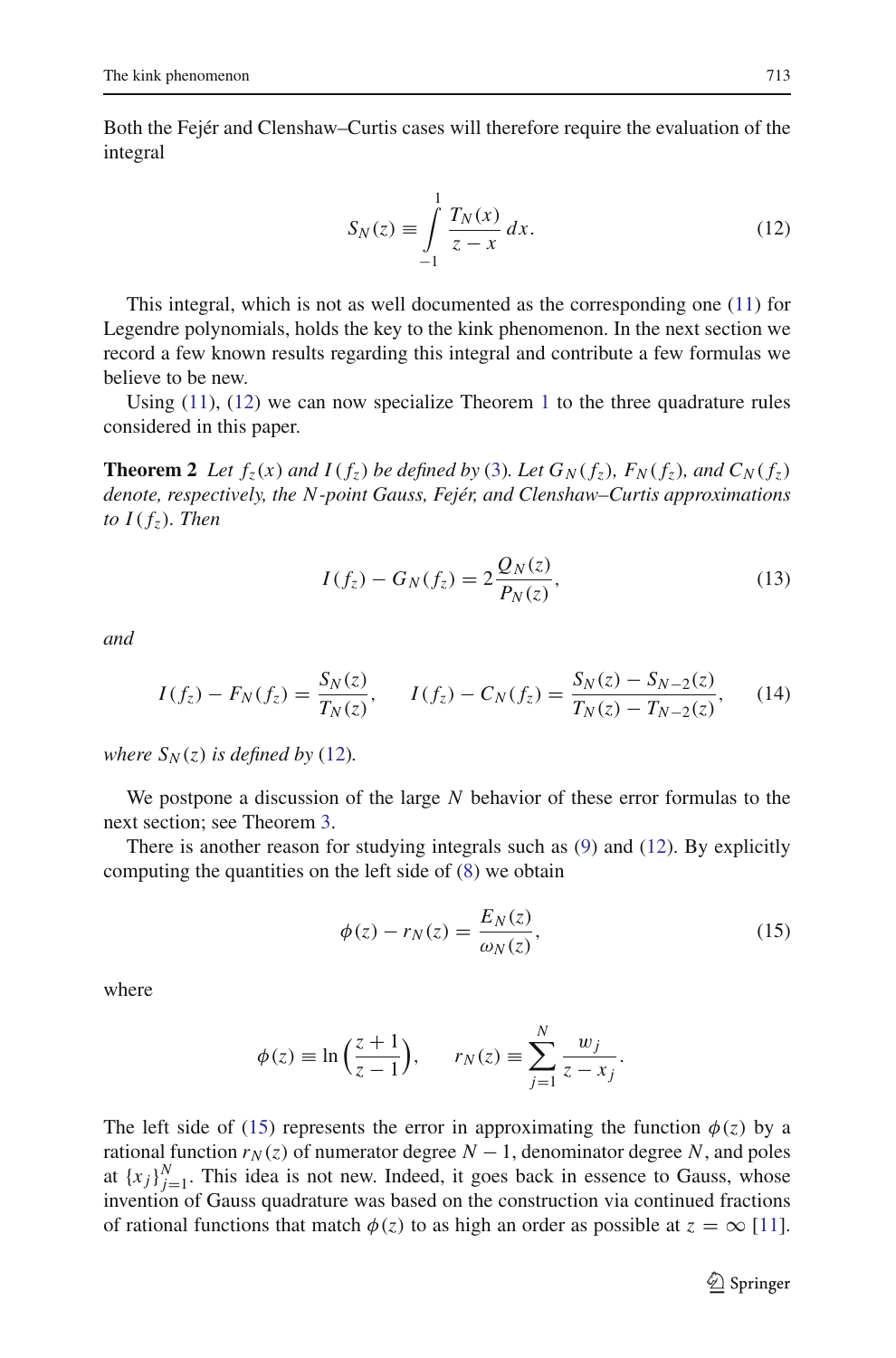Thus in the case of Gauss quadrature,  $r_N(z)$  is the type  $(N-1, N)$  Padé approximation to  $\phi(z)$  at  $z = \infty$ . More explicit use of the approximation problem  $r_N(z) \approx \phi(z)$  was made by Takahasi and Mori [\[20\]](#page-20-2), who took this as the principle for analyzing and comparing all kinds of quadrature formulas and made contour plots of  $|\phi(z) - r_N(z)|$ in the complex plane. It was contour plots like this for Clenshaw–Curtis quadrature, presented in [\[21\]](#page-20-0), that led to the present paper.

We conclude this section by pointing out that Theorem [1](#page-4-4) can be generalized to any rational function of the form

$$
r(x) = \sum_{k=0}^{K} a_k x^k + \sum_{k=1}^{M} \frac{b_k}{z_k - x},
$$

with all poles  $z_k$  distinct. Indeed, for any *N*-point interpolatory rule with  $N > K$  the quadrature error is given by

$$
I(r) - I_N(r) = \sum_{k=1}^{M} b_k \frac{E_N(z_k)}{\omega_N(z_k)},
$$
\n(16)

<span id="page-7-0"></span>where  $E_N(z)$  is defined by [\(9\)](#page-5-1). (For Gauss quadrature only  $N > K/2$  is required.) By applying this result to the test function of Fig. [1](#page-1-1) explicit formulas for the error curves shown in that figure can be derived. This is summarized in the following example.

*Example 1* Consider

$$
g_a(x) \equiv \frac{a^2}{a^2 + x^2} = \frac{ai}{2} \left( \frac{1}{ai + x} + \frac{1}{ai - x} \right).
$$

An application of [\(16\)](#page-7-0) yields

$$
I(g_a) - I_N(g_a) = ai \frac{E_N(ai)}{\omega_N(ai)},
$$

where we have assumed a symmetric node distribution, i.e.,  $\omega_N(x)$  is an even (resp. odd) function when *N* is even (resp. odd). Therefore,

$$
I(g_a) - G_N(g_a) = 2ai \frac{Q_N(ai)}{P_N(ai)},
$$

<span id="page-7-1"></span>and

$$
I(g_a) - F_N(g_a) = ai \frac{S_N(ai)}{T_N(ai)}, \quad I(g_a) - C_N(g_a) = ai \frac{S_N(ai) - S_{N-2}(ai)}{T_N(ai) - T_{N-2}(ai)}, \quad (17)
$$

which define the error curves of Fig. [1](#page-1-1) (where  $a = 1/4$ ).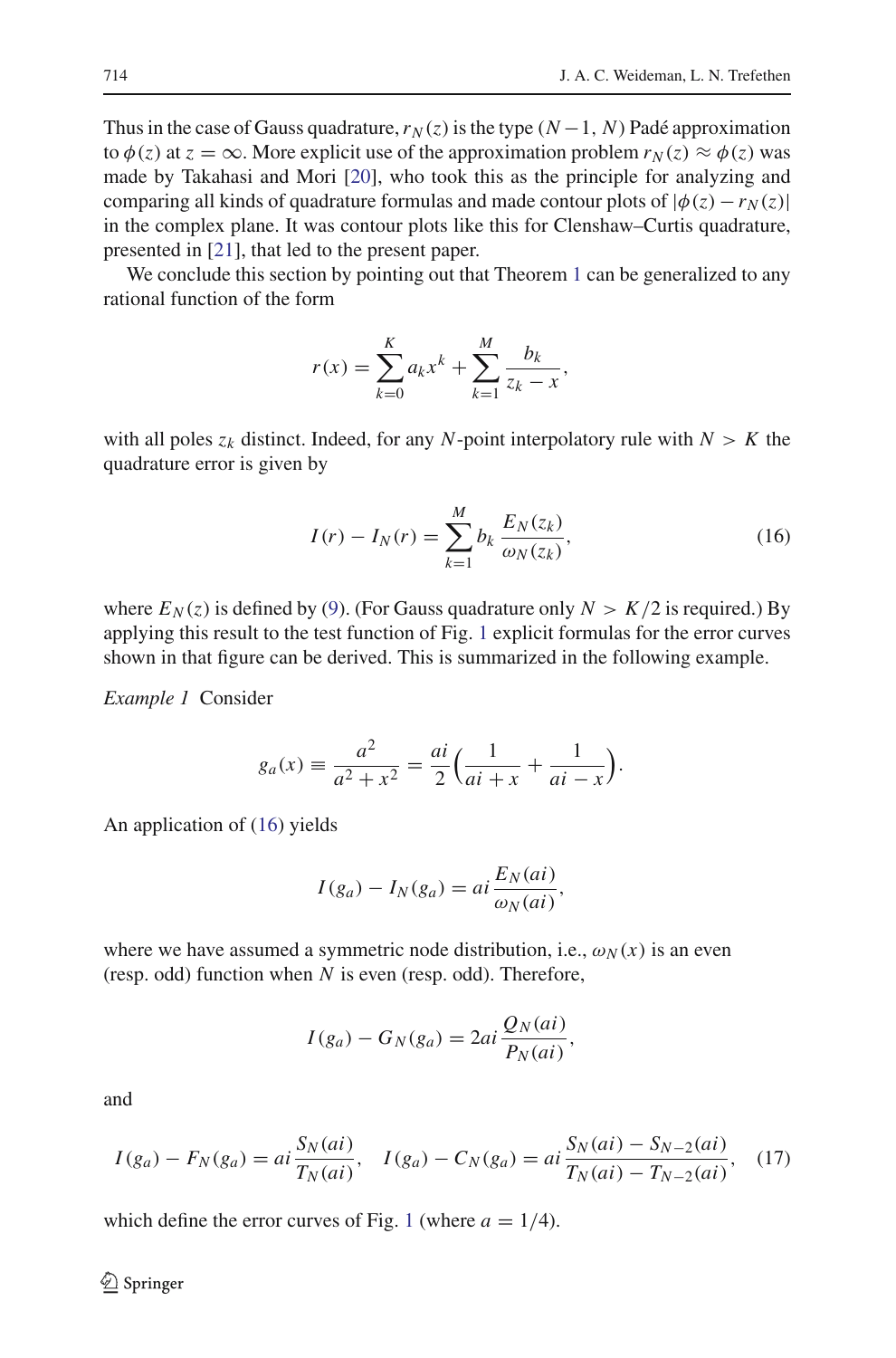## <span id="page-8-0"></span>**4 Formulas for**  $S_N(z)$

In order to explain the kinks in Fig. [1,](#page-1-1) our first priority is to examine the behavior of the integral  $S_N(z)$  that appears in the error formulas [\(14\)](#page-6-2) and [\(17\)](#page-7-1). We start by summarizing existing results from the literature. The main contribution of this section is a new expression for  $S_N(z)$  that makes it possible to determine the location of the kink precisely.

In what follows  $E<sub>o</sub>$  denotes the ellipse

$$
z = \frac{1}{2} \left( \xi + \xi^{-1} \right), \qquad \xi = \varrho \, e^{i\theta}, \qquad 0 \le \theta \le 2\pi,
$$

with foci at  $z = \pm 1$  and the sum of its semi-major and -minor axes equal to  $\rho$  (>1). This means that if  $z \in E_0$ ,

$$
\xi = z + \sqrt{z^2 - 1},
$$

<span id="page-8-1"></span>with the branch cut of the square root taken to be consistent with  $|\xi| > 1$ .

**Lemma 1** (Chawla 1968 [\[4\]](#page-19-1)) *Let*  $S_N(z)$  *be defined by [\(12\)](#page-6-1) with*  $z \in E_{\varrho}$ *; then* 

$$
S_N(z) = 4 \xi^{-N-1} \sum_{k=-\lfloor N/2 \rfloor}^{\infty} \frac{(2k+N+1)\xi^{-2k}}{(2k+2N+1)(2k+1)}
$$

where  $|k|$  denotes the greatest integer less than or equal to  $k$ .

The following formula is more recent.

**Lemma 2** (Notaris 2006 [\[14\]](#page-19-3)) *For even N,*

<span id="page-8-5"></span>
$$
S_N(z) = T_N(z) \ln \left( \frac{z+1}{z-1} \right) - 4 \sum_{k=1}^{\lfloor (N+1)/2 \rfloor} \frac{T_{N-2k+1}(z)}{2k-1},
$$

*while for odd N the last term in the sum should be halved.*

We derived the following formula independently of the above two lemmas. Since it can be obtained from Lemma [1](#page-8-1) using partial fraction decomposition we omit the details of our derivation.

<span id="page-8-3"></span><span id="page-8-2"></span>**Lemma 3** *Let*  $z \in E_o$ ; *then for even N* 

$$
S_N(z) = \frac{2}{\xi} \left( \sum_{k=0}^{\infty} \frac{\xi^{-2k}}{2k + N + 1} + \sum_{k=0}^{\infty} \frac{\xi^{-2k}}{2k - N + 1} \right).
$$
 (18)

<span id="page-8-4"></span>*For odd N,*

$$
S_N(z) = \frac{1}{2z} \Big( S_{N+1}(z) + S_{N-1}(z) \Big). \tag{19}
$$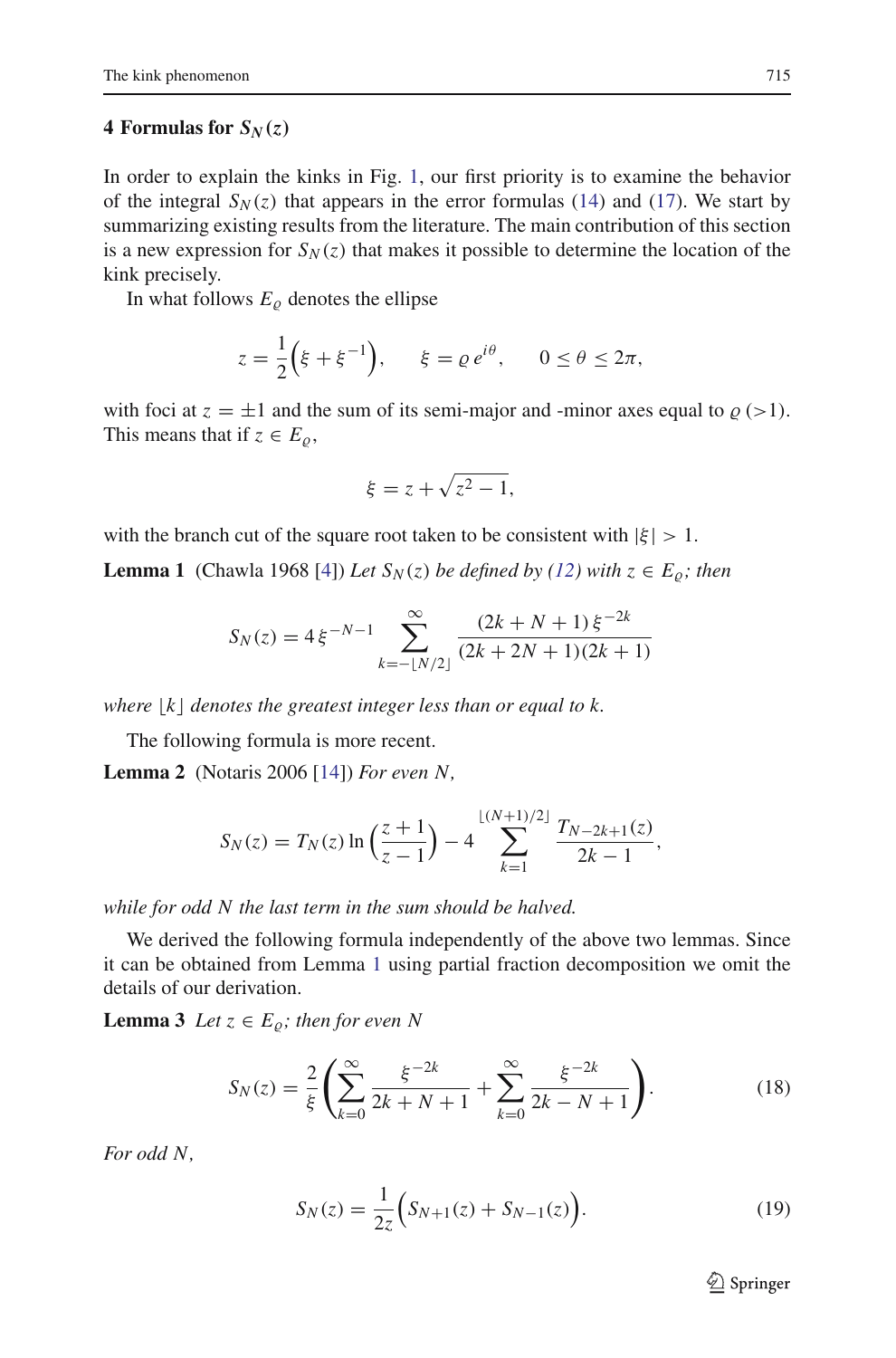[The formula for odd *N* follows from inserting the three-term recurrence relation for Chebyshev polynomials into [\(12\)](#page-6-1) and then proceeding as in [\[22\]](#page-20-3).]

None of the above three lemmas is particularly suited for explaining the kink phenomenon. In fact, in [\[4](#page-19-1)] Chawla obtains a bound on the error in Clenshaw–Curtis quadrature by estimating the series in Lemma [1,](#page-8-1) which led to the remark "…these estimates are poor if  $\rho$  is near 1." Notaris makes a similar comment in the last paragraph of [\[14\]](#page-19-3). The error estimate for Clenshaw–Curtis quadrature presented by Brass [\[3](#page-19-0), Satz 80] does not display a sharp kink either. Here is a new formula for  $S_N(z)$  that gives a better estimate.

<span id="page-9-2"></span><span id="page-9-1"></span>**Lemma 4** *Let*  $z \in E_o$ ; then

$$
S_N(z) = \sigma \xi^{-N} \pi i + \begin{cases} W_N(\xi), & \text{Neven} \\ \frac{1}{2z} (W_{N+1}(\xi) + W_{N-1}(\xi)), & \text{Nodd,} \end{cases}
$$
 (20)

<span id="page-9-3"></span>*where* σ *is defined by*

$$
\sigma \equiv \begin{cases}\n-1, & \text{Im } z > 0, \\
0, & \text{Im } z = 0, \\
+1, & \text{Im } z < 0,\n\end{cases}
$$
\n(21)

<span id="page-9-0"></span>*and*

$$
W_N(\xi) \equiv 2\left(\xi^{-N} \int\limits_0^{\xi} \frac{w^N}{1 - w^2} \, dw + \xi^N \int\limits_0^{1/\xi} \frac{w^N}{1 - w^2} \, dw\right). \tag{22}
$$

*When z is real (i.e.,*  $\xi > 1$  *or*  $\xi < -1$ *) the first integral in [\(22\)](#page-9-0) should be interpreted in the principal value sense.*

*Proof* Consider the formula in Lemma [3,](#page-8-2) with *N* even. Starting with the second series in [\(18\)](#page-8-3), note that it can be split into a finite sum with negative integers in the denominator and an infinite series with positive integers. This yields

$$
\sum_{k=0}^{\infty} \frac{\xi^{-2k}}{2k - N + 1} = -\xi^{1-N} \sum_{k=1}^{N/2} \frac{\xi^{2k-1}}{2k - 1} + \xi^{1-N} \sum_{k=0}^{\infty} \frac{\xi^{-(2k+1)}}{2k + 1}.
$$

By manipulating geometric series both summations on the right can be expressed in terms of integrals, which yields

$$
\sum_{k=0}^{\infty} \frac{\xi^{-2k}}{2k - N + 1} = -\xi^{1-N} \int_{0}^{\xi} \frac{1 - w^N}{1 - w^2} dw + \xi^{1-N} \int_{0}^{1/\xi} \frac{1}{1 - w^2} dw.
$$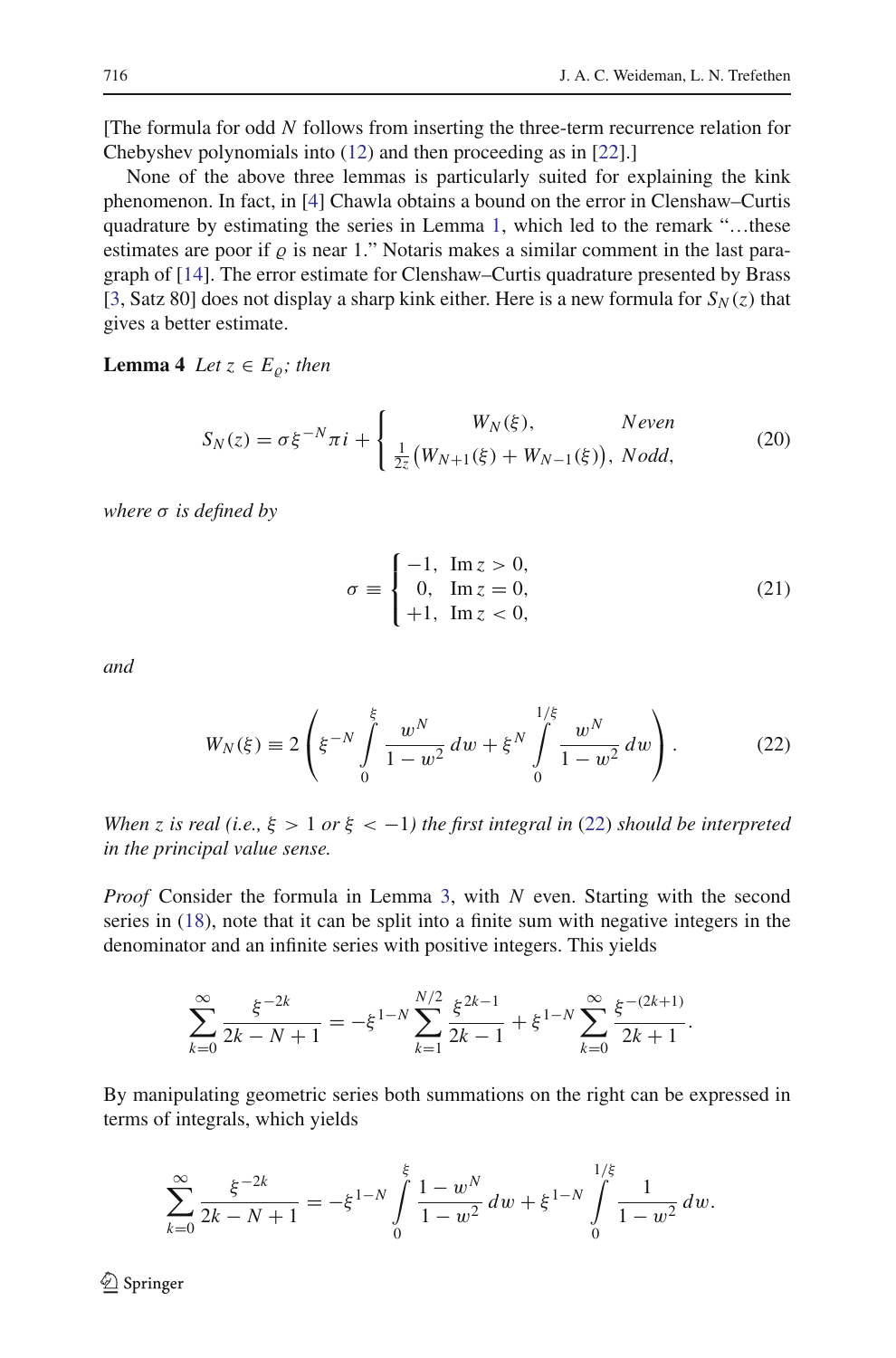For the first series in [\(18\)](#page-8-3) one obtains likewise

$$
\sum_{k=0}^{\infty} \frac{\xi^{-2k}}{2k+N+1} = \xi^{1+N} \int_{0}^{1/\xi} \frac{w^N}{1-w^2} dw.
$$

<span id="page-10-0"></span>Adding these two expressions and multiplying by the factor  $2/\xi$  in [\(18\)](#page-8-3) yields

$$
S_N(z) = 2\xi^{-N} \left( \int_0^{1/\xi} \frac{1}{1 - w^2} dw - \int_0^{\xi} \frac{1 - w^N}{1 - w^2} dw \right) \tag{23}
$$

$$
+ 2\xi^N \int_0^{1/\xi} \frac{w^N}{1 - w^2} dw.
$$

When  $\xi \notin (-\infty, -1] \cup [1, \infty)$  the second integral on the right can be split into two to give

$$
S_N(z) = \xi^{-N} \left( \log \left( \frac{\xi + 1}{\xi - 1} \right) - \log \left( \frac{1 + \xi}{1 - \xi} \right) \right) + W_N(\xi),
$$

with  $W_N(\xi)$  defined by [\(22\)](#page-9-0). The term in parentheses is  $+\pi i$  when Im  $\xi > 0$  and  $-\pi i$ when Im  $\xi$  < 0. This yields [\(20\)](#page-9-1) in the case *N* even. The formula for *N* odd follows from [\(19\)](#page-8-4).

When  $\xi \in (-\infty, -1] \cup [1, \infty)$ , the term in parentheses in [\(23\)](#page-10-0) can be expressed as a principal value integral, namely

$$
\int_{0}^{1/\xi} \frac{1}{1 - w^2} \, dw - \int_{0}^{\xi} \frac{1 - w^N}{1 - w^2} \, dw = \int_{0}^{\xi} \frac{w^N}{1 - w^2} \, dw.
$$

This follows from standard formulas from the theory of singular integrals; see for example  $[6, Sect. 2.12.8].$  $[6, Sect. 2.12.8].$ 

<span id="page-10-1"></span>*Remark 1* The integrals in [\(22\)](#page-9-0) can be evaluated for  $N \ge 2$  with the recurrence

$$
\int_{0}^{\xi} \frac{w^{N}}{1 - w^{2}} dw = \int_{0}^{\xi} \frac{w^{N-2}(w^{2} - 1 + 1)}{1 - w^{2}} dw
$$

$$
= -\frac{1}{N - 1} \xi^{N-1} + \int_{0}^{\xi} \frac{w^{N-2}}{1 - w^{2}} dw,
$$

<sup>2</sup> Springer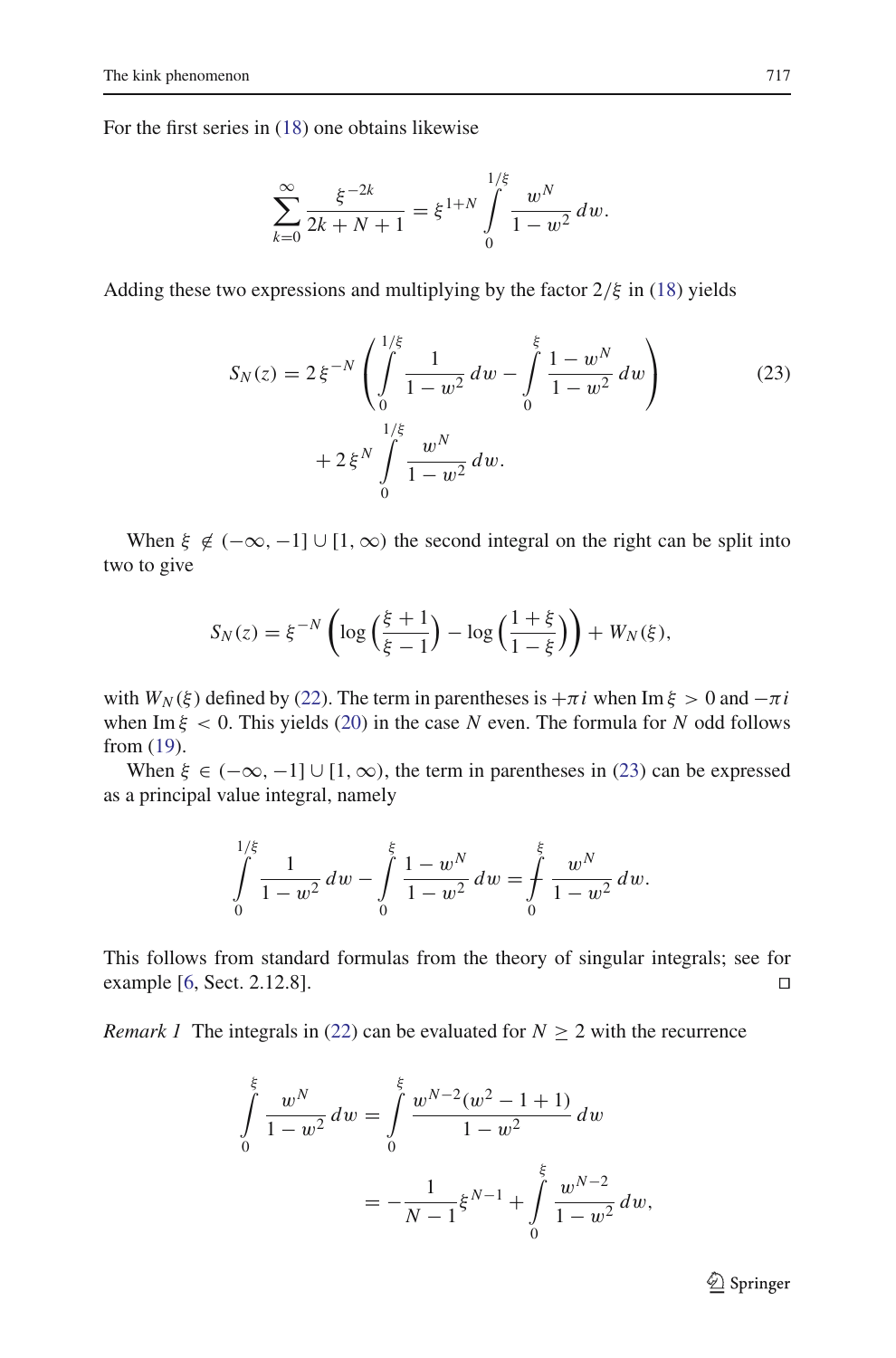which yields, for even *N*,

$$
\int_{0}^{\xi} \frac{w^{N}}{1 - w^{2}} dw = \frac{1}{2} \log \left( \frac{1 + \xi}{1 - \xi} \right) - \sum_{k=1}^{N/2} \frac{\xi^{2k - 1}}{2k - 1}.
$$

By inserting this formula (and the analogous one with  $\xi$  replaced by  $\xi^{-1}$ ) into [\(22\)](#page-9-0) one can express the function  $W_N(\xi)$  also in terms of finite sums rather than integrals. By using the identity  $T_N(z) = (\xi^N + \xi^{-N})/2$  the corresponding formula for  $S_N(z)$ can be reduced to the finite sum formula of Lemma [2.](#page-8-5)

<span id="page-11-1"></span>*Remark 2* Alternatively, the integrals in [\(22\)](#page-9-0) can also be expressed in terms of special functions. The software package Maple yields

$$
\int_{0}^{5} \frac{w^{N}}{1-w^{2}} dw = \frac{1}{2} \xi^{N+1} \Phi\left(\xi^{2}, 1, \frac{1}{2}(N+1)\right),
$$

<span id="page-11-0"></span>where  $\Phi$  is the Lerch transcendent; see [\[8](#page-19-11), Sect. 1.11]. Therefore,

$$
W_N(\xi) = \xi \Phi(\xi^2, 1, \frac{1}{2}(N+1)) + \xi^{-1} \Phi(\xi^{-2}, 1, \frac{1}{2}(N+1)).
$$
 (24)

Mathematica, on the other hand, produces

ξ

$$
\int_{0}^{\xi} \frac{w^{N}}{1-w^{2}} dw = \frac{1}{N+1} \xi^{N+1} {}_{2}F_{1}\left(1, \frac{1}{2}(N+1); \frac{1}{2}(N+3); \xi^{2}\right),
$$

where  $2F_1$  is the Gauss hypergeometric function; see [\[8](#page-19-11), Chap. II]. (The equivalence of the  $\Phi$  and  $_2F_1$  representations follows from formula (10) in [\[8](#page-19-11), Sect. 1.11].) For numerical computations these formulas should be used with care, however, as the special functions are multi-valued.

<span id="page-11-2"></span>*Remark 3* Concerning large *N* behavior, asymptotic expansions of the integrals in [\(22\)](#page-9-0) can be derived by repeated integration by parts. Alternatively, one could use the connection with the  $\Phi$  function summarized in [\(24\)](#page-11-0). López and Ferreira derived in [\[10](#page-19-12), Thm. 1] a full asymptotic expansion, including error term, for the  $\Phi$  function in the situation where its third argument is large. This theorem can be applied directly to obtain the full asymptotic behavior of  $W_N(\xi)$ , but we just cite leading order behavior here. For the case *N* even and  $\xi \notin (-\infty, -1] \cup [1, \infty)$ ,

$$
W_N(\xi) = -4 \frac{\left(\xi^2 + 1\right)\xi}{\left(\xi^2 - 1\right)^2} N^{-2} + O(N^{-4}),\tag{25}
$$

<span id="page-11-3"></span> $\bigcircled{2}$  Springer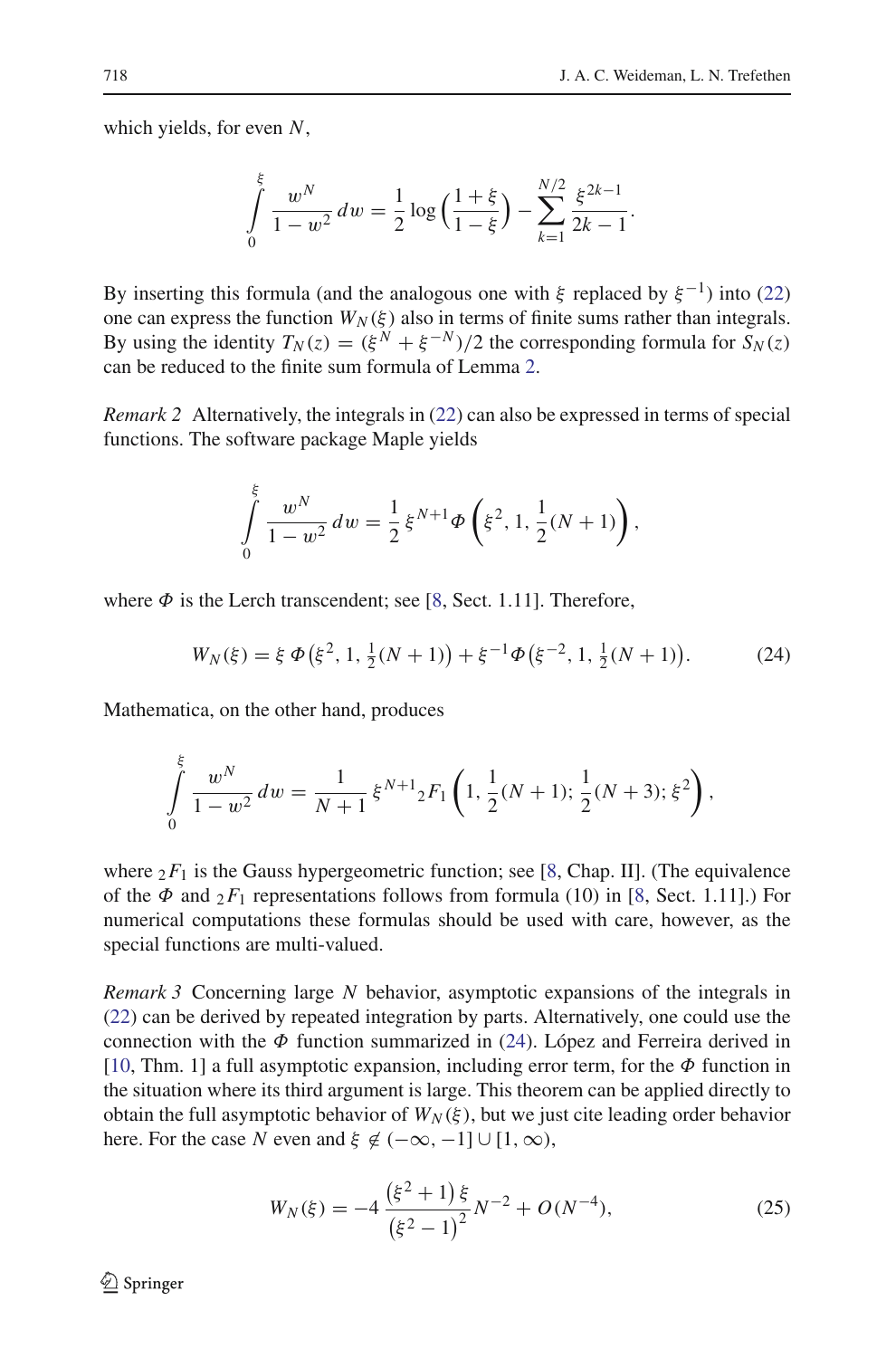<span id="page-12-1"></span>relevant for Fejér, and

$$
W_N(\xi) - W_{N-2}(\xi) = 16 \frac{\left(\xi^2 + 1\right)\xi}{\left(\xi^2 - 1\right)^2} N^{-3} + O(N^{-5}),\tag{26}
$$

relevant for Clenshaw–Curtis. For odd *N* the formulas on the right should be multiplied by  $1/z$ . Note that these formulas cease to be valid when  $\xi$  is near  $\pm 1$ .

Having obtained the asymptotics of  $S_N(z)$  we can now return to the error formulas given in Theorem [2.](#page-6-3) The asymptotic behavior of the other quantities in that theorem is well-known and can be summarized as follows: For  $z \in E_0$  with  $N \to \infty$ ,

$$
T_N(z) \sim 2^{-1} \xi^N,
$$
  
\n
$$
P_N(z) \sim \pi^{-1/2} (2N)^{-1/2} (z^2 - 1)^{-1/4} \xi^{N+1/2},
$$
  
\n
$$
Q_N(z) \sim \pi^{1/2} (2N)^{-1/2} (z^2 - 1)^{-1/4} \xi^{-(N+1/2)};
$$

see [\[19](#page-20-4), Chap. VIII]. (For the conditions of validity of the latter two approximations we refer to [\[19,](#page-20-4) p. 188].)

Comparing the three error formulas in Theorem [2](#page-6-3) one concludes that the denominators all have essentially the same behavior, namely  $O(\varrho^N)$ , with  $\varrho = |\xi|$ . Any differences in convergence rate, as seen in Fig. [1](#page-1-1) for example, will therefore have to come from the numerators. That is, we need to compare the behavior of  $Q_N(z)$ ,  $S_N(z)$ , and  $S_N(z) - S_{N-2}(z)$ , as  $N \to \infty$ . By the above asymptotic estimates these quantities behave like  $O(\varrho^{-N})$ ,  $O(N^{-2})$  and  $O(N^{-3})$ . Together with the factor  $O(\varrho^{-N})$  contributed by the denominator, this indicates convergence rates of  $O(\varrho^{-2N})$ ,  $O(N^{-2} \rho^{-N})$ , and  $O(N^{-3} \rho^{-N})$ , respectively, for Gauss, Fejér, and Clenshaw–Curtis quadrature. (More precise formulas are given in Theorem [3](#page-13-1) below.) These convergence rates are consistent with Fig. [1](#page-1-1) (where  $\rho \approx 1.28$ ). We remark that these results are not new—similar convergence estimates can be found for example in [\[3,](#page-19-0) Sect. IV.6].

What is new, however, is the factor  $\pm \xi^{-N} \pi i$  in Lemma [4.](#page-9-2) This transient term is responsible for producing the kinks in Fig. [1.](#page-1-1) The asymptotic estimates  $O(N^{-2} \rho^{-N})$ and  $O(N^{-3}\varrho^{-N})$  mentioned in the previous paragraph are obtained under the assumption that the term  $\pm \xi^{-N}\pi i$  in [\(20\)](#page-9-1) is negligible compared to the factors involving the *W<sub>N</sub>*( $\xi$ ) function (which are of leading order  $O(N^{-2})$  or  $O(N^{-3})$ ). When  $|\xi|$  is near 1, however, this term may not be negligible and it may in fact dominate. Therefore, for *N* less than some critical value the convergence rates do not look like  $O(N^{-2}\varrho^{-N})$  or  $O(N^{-3}\varrho^{-N})$  but rather like  $O(\varrho^{-2N})$  in both the Fejér and Clenshaw–Curtis cases, which is essentially the convergence rate of Gauss quadrature.

<span id="page-12-0"></span>The kink in Fig. [1](#page-1-1) is therefore characterized by the fact that the  $\pm \xi^{-N} \pi i$  term in Lemma [4](#page-9-2) is of the same magnitude as the terms involving the  $W_N(\xi)$  function. For a given ξ the kink is accordingly located at the value of *N* that satisfies

$$
\text{Fejér: } \pi \left| \xi \right|^{-N} = \left| W_N(\xi) \right|, \tag{27}
$$

 $\mathcal{D}$  Springer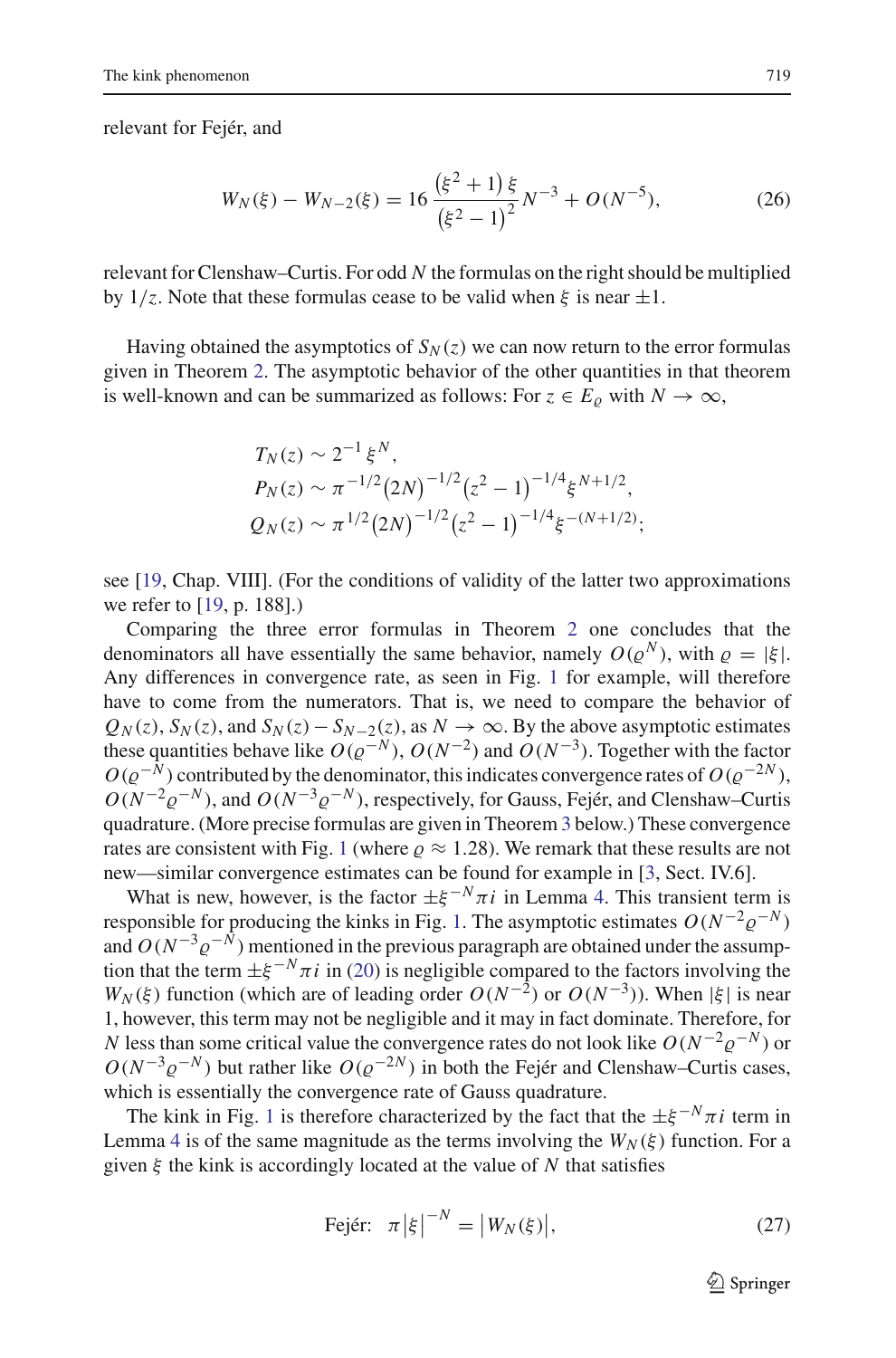and

Clenshaw-Curtis: 
$$
\pi |1 - \xi^2| |\xi|^{-N} = |W_N(\xi) - W_{N-2}(\xi)|.
$$
 (28)

<span id="page-13-0"></span>With  $\xi = \frac{1}{4}(1 + \sqrt{17})i \approx 1.28i$  a numerical solution of these equations yields approximately  $N = 36.83$  (Fejér) and  $N = 54.17$  (Clenshaw–Curtis). These values pinpoint the locations of the kinks quite well as we have seen in Fig. [1.](#page-1-1) For odd *N* these two formulas should be modified according to the factor in the right-hand side of [\(20\)](#page-9-1). In this case we get  $N = 29.40$  (Fejér) and  $N = 46.74$  (Clenshaw–Curtis). These values are consistent with the observation that for odd *N* the kink is located at smaller values of *N* than for even *N*.

For computations such as these one has to be able to evaluate  $W_N$ . Several computational strategies suggest themselves: numerical quadrature applied to the integrals in [\(22\)](#page-9-0), the finite sum formulas mentioned in Remark [1,](#page-10-1) and the special functions of Remark [2.](#page-11-1) For the computations mentioned in the previous paragraph we have used [\(24\)](#page-11-0) and Maple's function LerchPhi. For the computations of the next section, however, we have computed the  $\Phi$  function in MATLAB using its series expansion (formula  $(1)$  in [\[8](#page-19-11), Sect. 1.11]), the convergence of which we accelerated with the epsilon algorithm. As an alternative to these numerical approaches one could, for large *N*, replace the right-hand sides of [\(27\)](#page-12-0), [\(28\)](#page-13-0) with their leading order asymptotic approximations as given in Remark [3.](#page-11-2) This strategy yields approximations to the critical values of *N* that differ only in the second decimal digit from those given in Fig. [1.](#page-1-1)

The large *N* approximation also enables one to extract asymptotic information on the location of the kink. For example, if one assumes  $z = \epsilon i$ , with  $0 < \epsilon \ll 1$ , one can use asymptotic iteration rather than numerical methods to solve [\(27\)](#page-12-0), [\(28\)](#page-13-0) [with right-hand sides replaced by the leading terms in [\(25\)](#page-11-3), [\(26\)](#page-12-1)]. Thus one finds that the critical values of  $N$  are related to  $\epsilon$  by

$$
\epsilon \sim \frac{3 \log N}{N}
$$
, and  $\epsilon \sim \frac{4 \log N}{N}$ ,  $N \to \infty$ , (29)

<span id="page-13-2"></span>respectively, for Fejér and Clenshaw–Curtis. These details, and other properties of the kink phenomenon, are presented in the next section.

<span id="page-13-1"></span>We conclude by summarizing the asymptotic behavior of the error formulas of Theorem [2.](#page-6-3)

**Theorem 3** *With the notation of Theorem* [2](#page-6-3) *and*  $\xi \notin (-\infty, -1] \cup [1, \infty)$ *, the*  $N \to \infty$ *behavior of the quadrature errors is given by*

$$
I(f_z)-G_N(f_z)\sim 2\pi\xi^{-2N-1},
$$

*and, for N even,*

$$
I(f_z) - F_N(f_z) \sim -8 \frac{(\xi^2+1)}{(\xi^2-1)^2} \frac{\xi^{1-N}}{N^2}, \quad I(f_z) - C_N(f_z) \sim 32 \frac{(\xi^2+1)}{(\xi^2-1)^3} \frac{\xi^{3-N}}{N^3}.
$$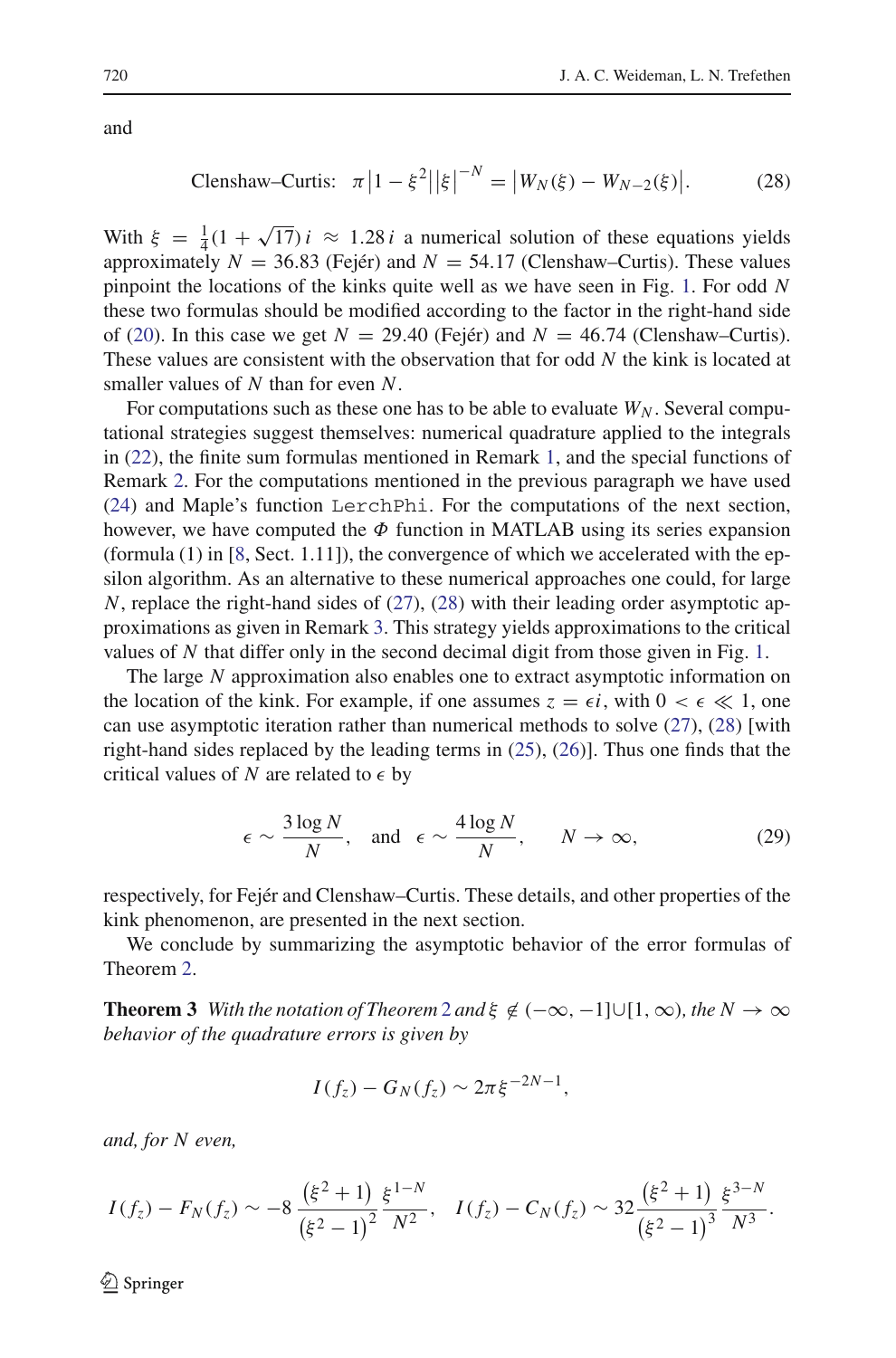(*For odd N an additional factor* 1/*z should multiply the right-hand sides.*) *For N less than the critical value defined by* [\(27\)](#page-12-0), [\(28\)](#page-13-0)*, however, the latter two errors behave instead like*

 $I(f_z) - F_N(f_z) \approx 2i\sigma\pi\xi^{-2N}$ ,  $I(f_z) - C_N(f_z) \approx -2i\sigma\pi\xi^{2-2N}$ ,

*which is essentially the same rate as for Gauss quadrature.* [*Here*  $\sigma = \pm 1$  *as defined by* [\(21\)](#page-9-3).]

## <span id="page-14-0"></span>**5 The kink curve**

In the previous section we fixed *z* (and  $\xi$ ) and computed the corresponding value of *N* that defines the kink. One can look at this from the other direction: fix *N* and ask what *z* this corresponds to. This determines a curve in the complex *z*-plane, defined by [\(27\)](#page-12-0), [\(28\)](#page-13-0), that we shall call the kink curve. That is, for any value of *z* inside the curve the Fejér and Clenshaw–Curtis rules are about as accurate as the Gauss rule for that particular value of *N*.

In Fig. [2](#page-14-1) we plot these curves for  $N = 16$ . Also shown, as the dots, are the roots of the function  $\phi(z) - r_N(z)$  as defined in [\(15\)](#page-6-0). (In the Clenshaw–Curtis case these roots have also been plotted in [\[21](#page-20-0)].) As in [\[21](#page-20-0)], a winding number argument can be used to establish that there are 16 (resp. 14) finite roots for the Fejér (resp. Clenshaw–Curtis) approximation when  $N = 16$ . We remind the reader that because of [\(9\)](#page-5-1), [\(12\)](#page-6-1), and [\(15\)](#page-6-0), the roots of  $\phi(z) - r_N(z)$  are located exactly on this curve; there is no approximation here (other than machine roundoff error).

In order to obtain more information on these curves, we now switch to the asymptotic approximations summarized in Remark [3.](#page-11-2) We show details only for the Fejér case. (The analysis for Clenshaw–Curtis is analogous and we omit the particulars.)



<span id="page-14-1"></span>**Fig. 2** The kink curves as defined by [\(27\)](#page-12-0), [\(28\)](#page-13-0), with  $N = 16$ . The *dots* are the roots of  $\phi(z) - r_N(z)$ defined by [\(15\)](#page-6-0), or equivalently, the roots of  $E<sub>N</sub>(z)$  defined by [\(9\)](#page-5-1)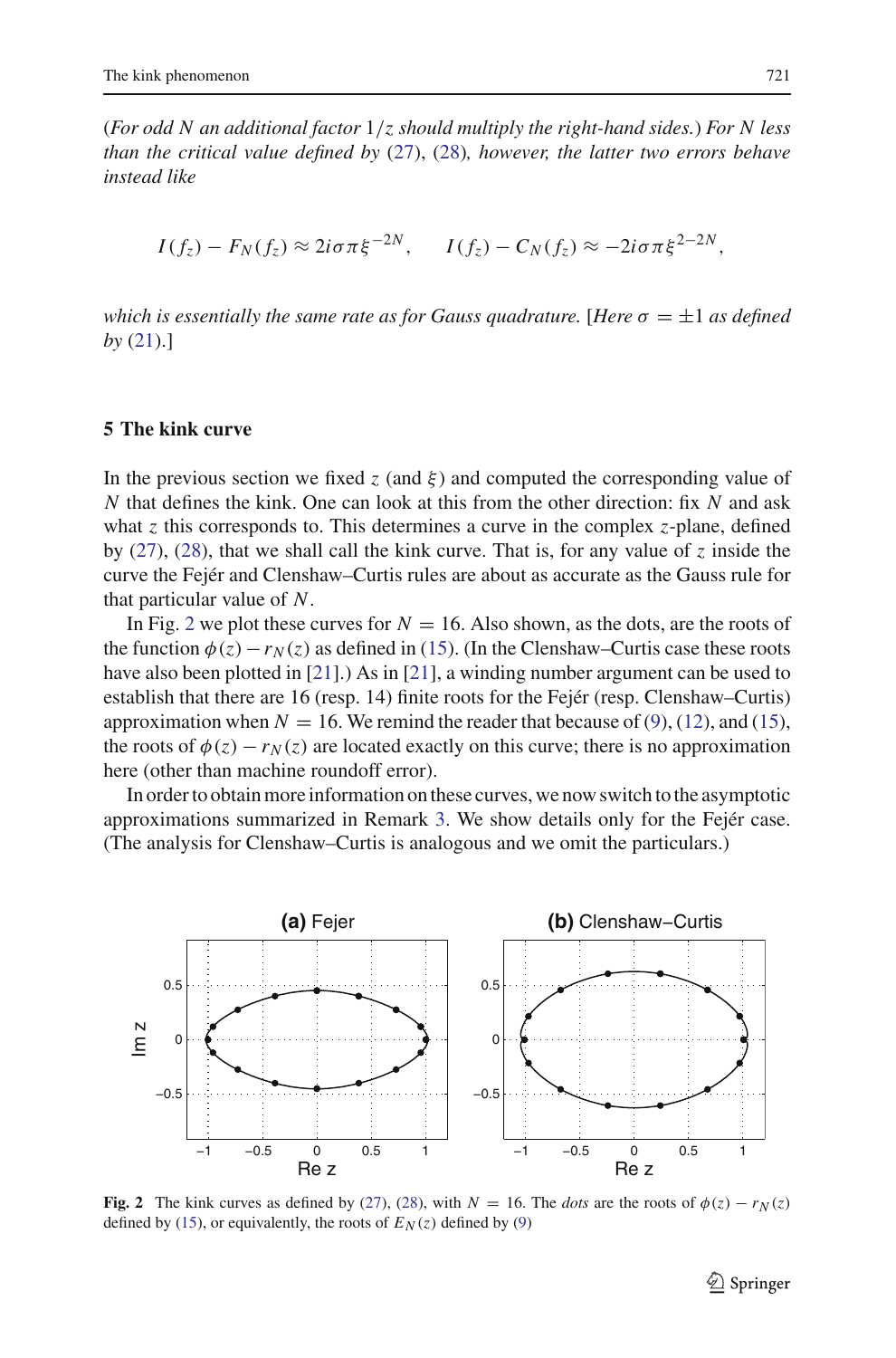For reasons that will become clear shortly, it is best to start with the case *N* odd. In this case the definition of the kink curve [\(27\)](#page-12-0) is modified to

$$
\pi |\xi|^{-N} = |2z|^{-1} |W_{N+1}(\xi) + W_{N-1}(\xi)|,
$$
\n(30)

where we have used [\(20\)](#page-9-1). Using the leading term in the asymptotic approximation [\(25\)](#page-11-3) we find that this curve is given to first order by

$$
\pi |\xi|^{-N} = 8N^{-2} |\xi - \xi^{-1}|^{-2}.
$$
\n(31)

<span id="page-15-0"></span>We investigate this with an informal perturbation analysis. Near the interval  $z \in$  $[-1, 1]$ , assume

$$
\xi = e^{i\theta}(1+\epsilon), \qquad 0 \le \theta \le 2\pi, \tag{32}
$$

<span id="page-15-1"></span>where  $|\epsilon| \ll 1$ . We compute

$$
\xi - \xi^{-1} = 2(i\sin\theta + \epsilon\cos\theta) + O(\epsilon^2)
$$

and therefore [\(31\)](#page-15-0) can be approximated by

$$
\pi |1 + \epsilon|^{-N} = 2N^{-2} |i \sin \theta + \epsilon \cos \theta|^{-2}.
$$

By taking logarithms and disregarding constants like  $\log \pi$  and  $\log 2$  in comparison to log *N*, one gets

$$
N \log |1 + \epsilon| = 2 \log N + 2 \log |i \sin \theta + \epsilon \cos \theta|.
$$
 (33)

<span id="page-15-2"></span>The term involving  $\theta$  can be neglected in comparison to the other two terms, except when  $\theta = O(N^{-1})$  (and similarly for  $\theta$  near  $\pi$  and  $2\pi$ ). But  $\theta \to 0, \pi, 2\pi$  implies that  $\xi$  is near  $\pm 1$ , and the asymptotic approximations that we have used so far cease to be valid (see the last sentence of Remark [3\)](#page-11-2). We shall deal with this situation separately. Therefore, ignoring the  $\theta$  term on the right and using the approximation log  $|1+\epsilon| \sim \epsilon$ on the left yields the estimate

$$
\epsilon \sim \frac{2\log N}{N}.
$$

Away from  $\xi = \pm 1$  we have therefore obtained the approximation

$$
\xi = e^{i\theta} \left( 1 + \frac{2 \log N}{N} \right).
$$

 $\bigcircled{2}$  Springer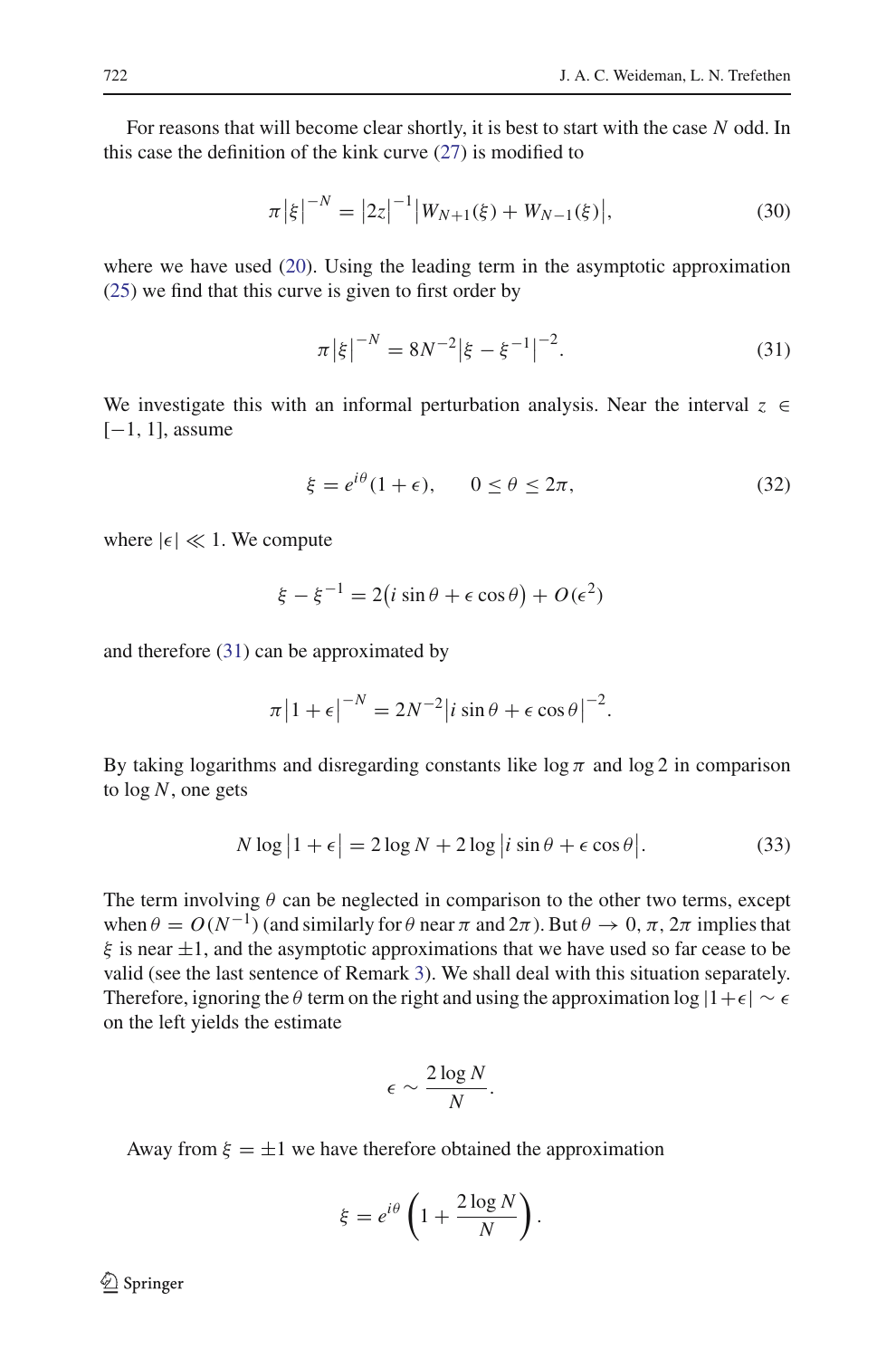

<span id="page-16-2"></span>**Fig. 3** The kink curves [\(27\)](#page-12-0), [\(28\)](#page-13-0) are shown as the *solid curves* in the right half of each figure; the approximate ellipses [\(34\)](#page-16-0), [\(35\)](#page-16-1) derived here are the *dash-dot curves* on the left. Note the good agreement. Here  $N = 51$ 

Switching to the variable  $z = x + iy$ , it means that the kink curve can be approximated by

$$
z = \cos \theta + i \left( \frac{2 \log N}{N} \right) \sin \theta,
$$

<span id="page-16-0"></span>which defines the ellipse

$$
x^{2} + \left(\frac{N}{2\log N}\right)^{2} y^{2} = 1.
$$
 (34)

In the Clenshaw–Curtis case this is modified to

$$
x^{2} + \left(\frac{N}{3\log N}\right)^{2} y^{2} = 1.
$$
 (35)

<span id="page-16-1"></span>Figure [3](#page-16-2) shows that these two approximations match the actual kink curves [\(27\)](#page-12-0), [\(28\)](#page-13-0) very well.

Equations  $(34)$ ,  $(35)$  are not to be compared with the estimates  $(29)$ , as those were obtained under the assumption that *N* is even. In this case the perturbation analysis is slightly different. Again we present the details only for the Fejér case.

For *N* even the formula [\(31\)](#page-15-0) becomes

$$
\pi |\xi|^{-N} = 4N^{-2} |\xi + \xi^{-1}| |\xi - \xi^{-1}|^{-2}.
$$

<span id="page-16-3"></span>Proceeding as in [\(32\)](#page-15-1), [\(33\)](#page-15-2) we see that [\(33\)](#page-15-2) has to be modified to

$$
N \log |1 + \epsilon| = 2 \log N + 2 \log |i \sin \theta + \epsilon \cos \theta| - \log |\cos \theta + \epsilon i \sin \theta|.
$$
 (36)

The final term on the right is new. This term cannot be neglected in comparison with the terms containing *N* when  $\theta = \pi/2 + O(N^{-1})$  (and similarly for  $\theta$  near  $3\pi/2$ ).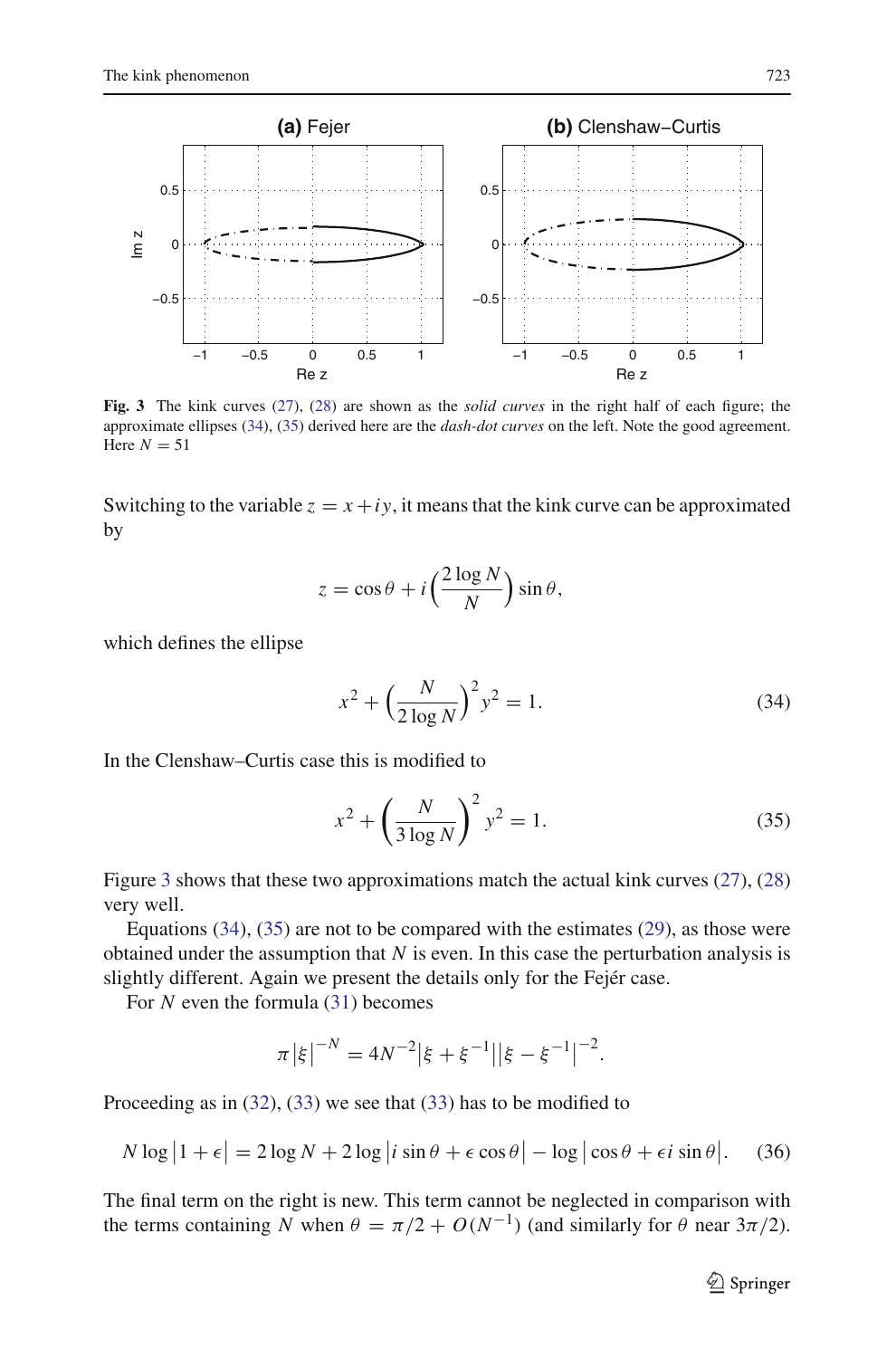

<span id="page-17-0"></span>**Fig. 4** The kink curves [\(27\)](#page-12-0), [\(28\)](#page-13-0) are shown as *solid curves*, the approximating ellipses [\(34\)](#page-16-0), [\(35\)](#page-16-1) as *dashdot curves*. Near the imaginary axis there is a deviation between the two as explained below [\(36\)](#page-16-3). This occurs for even values of *N*; here  $N = 1,000$ . (Note that in this figure we have used unequal scales on the real and imaginary axes to reveal more detail; in Figs. [2,](#page-14-1) [3](#page-16-2) the scales were equal)

This means that the ellipse [\(34\)](#page-16-0) ceases to be a valid approximation to the kink curve when *z* is near the imaginary axis.

Near  $\theta = \pi/2$  and  $3\pi/2$  equation [\(36\)](#page-16-3) can be approximated by

$$
N\epsilon = 2\log N - \log|\epsilon|.
$$

Substitute into this equation the ansatz

$$
\epsilon \sim \frac{c \log N}{N},
$$

with *c* a positive constant. This yields, to leading order,  $c = 3$ , and for Clenshaw– Curtis,  $c = 4$ . This is how the estimates [\(29\)](#page-13-2) were derived.

Figure [4](#page-17-0) shows the curves [\(27\)](#page-12-0), [\(28\)](#page-13-0) for a large, even value of *N*. As predicted, the kink curves deviate from the approximating ellipses [\(34\)](#page-16-0), [\(35\)](#page-16-1) near the imaginary axes, resulting in little "humps" of width  $O(N^{-1})$  on the curves. In the Fejér case (resp. Clenshaw–Curtis), the approximating ellipse [\(34\)](#page-16-0) [resp. [\(35\)](#page-16-1)] intersects the positive imaginary axis at  $z = 2i \log N/N$  (resp. 3 *i* log  $N/N$ ). The kink curve, however, turns away towards  $z = +i\infty$  and intersects the imaginary axis at the larger value  $z = 3 i \log N/N$  (resp. 4 *i* log  $N/N$ ), approximately, as predicted by our analysis. Figure [4](#page-17-0) also explains why the kinks in Fig. [1](#page-1-1) occur at larger values of *N* when *N* is even.

The final topic we would like to address is the situation near  $z = \pm 1$ . Numerical experiments reveal that the curve intersects the real axis at

$$
x = 1 + O(N^{-2})
$$
\n(37)

(and its negative). We now offer heuristic arguments leading to the value of the implied constant on the right.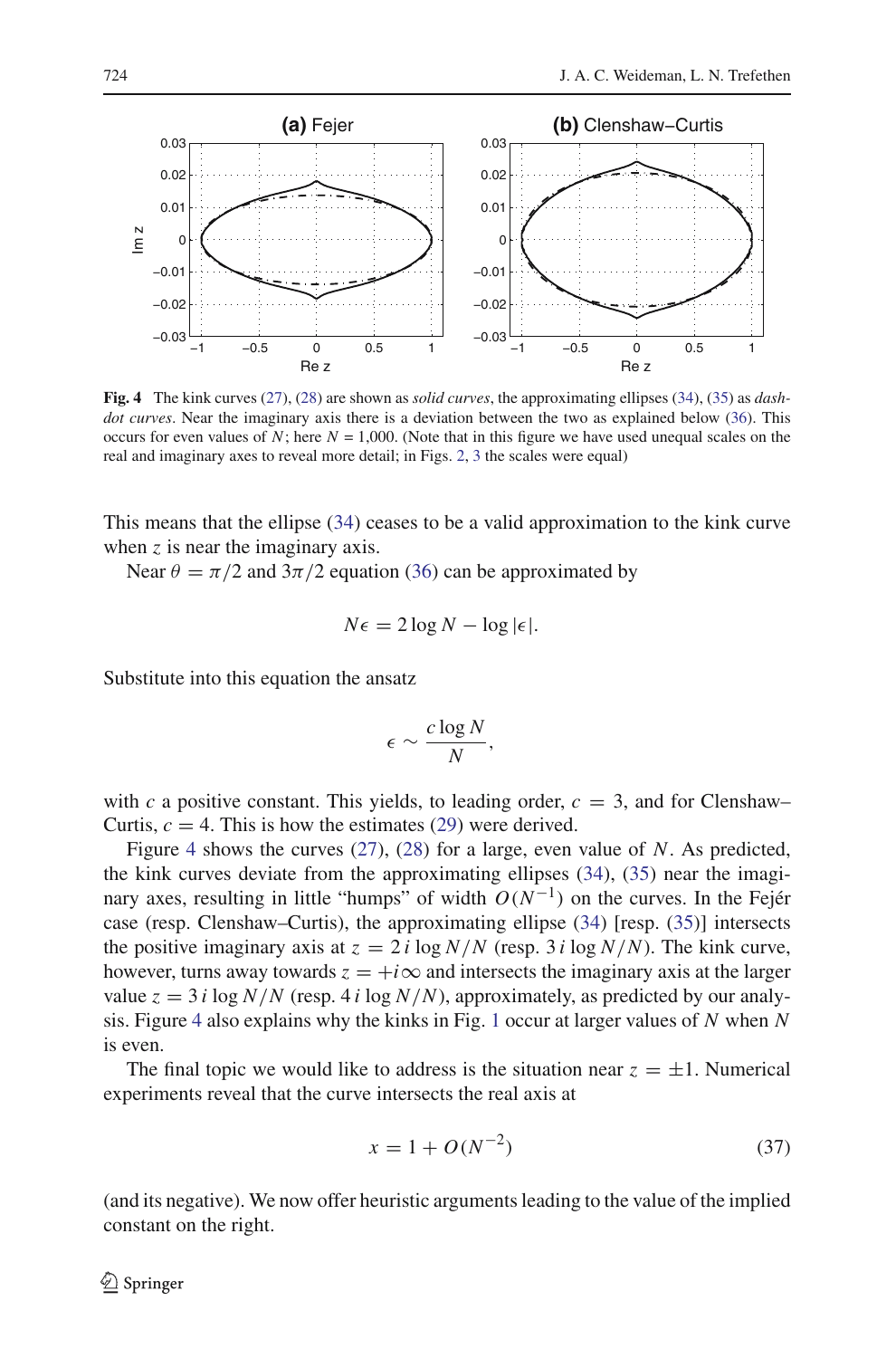Let the positive constants  $\alpha$  and  $\beta$  be defined by

$$
x \sim 1 + \alpha N^{-2}, \qquad \xi \sim 1 + \beta N^{-1},
$$

where, to leading order,  $\alpha = \beta^2/2$ . This ansatz for  $\xi$  is inserted into the formula for  $S_N(x)$  given in Lemma [4.](#page-9-2) The value of  $\beta$  follows from setting the leading terms in the asymptotic expansion of  $S_N(x)$  to zero.

We begin with the second integral in  $(22)$ ,

$$
2\xi^N \int\limits_{0}^{1/\xi} \frac{w^N}{1 - w^2} dw = 2\xi \int\limits_{0}^{1} \frac{u^N}{\xi^2 - u^2} du,
$$

where we have substituted  $u = \xi w$ . The integrand on the right can be expanded in partial fractions involving  $1/(\xi - u)$  and  $1/(\xi + u)$ . Since  $\xi \to 1$  as  $N \to \infty$ , the leading contribution will come from the term involving  $1/(\xi - u)$ , and therefore

$$
2\xi^N \int\limits_{0}^{1/\xi} \frac{w^N}{1-w^2} dw \sim \int\limits_{0}^{1} \frac{u^N}{\xi-u} du.
$$

Let  $\xi \sim 1 + \beta N^{-1}$  and define *s* by  $u = 1 - sN^{-1}$ . Then, using the fact that  $(1 - sN^{-1})$  $s/N$ <sup>*N*</sup>  $\rightarrow e^{-s}$  as  $N \rightarrow \infty$ , one obtains

$$
2\xi^N \int\limits_{0}^{1/\xi} \frac{w^N}{1 - w^2} dw \sim \int\limits_{0}^{\infty} \frac{e^{-s}}{\beta + s} ds = e^{\beta} E_1(\beta), \tag{38}
$$

<span id="page-18-0"></span>where  $E_1$  is the exponential integral. A similar calculation produces for the first integral in [\(22\)](#page-9-0)

$$
2\xi^{-N}\int_{0}^{\xi} \frac{w^N}{1-w^2} dw \sim -e^{-\beta} \text{Ei}(\beta). \tag{39}
$$

<span id="page-18-1"></span>(Our notation for  $E_1$  and Ei is consistent with the definitions in [\[2,](#page-19-13) Chap. 5].)

Substitute [\(38\)](#page-18-0) and [\(39\)](#page-18-1) into  $S_N(x) = 0$ . This gives, to leading order, the following equation for  $\beta$ :

$$
e^{\beta} E_1(\beta) - e^{-\beta} E_i(\beta) = 0.
$$

A numerical solution produces, to eight place accuracy,

$$
\beta = 0.87908775, \qquad \alpha = \frac{1}{2}\beta^2 = 0.38639764.
$$

<sup>2</sup> Springer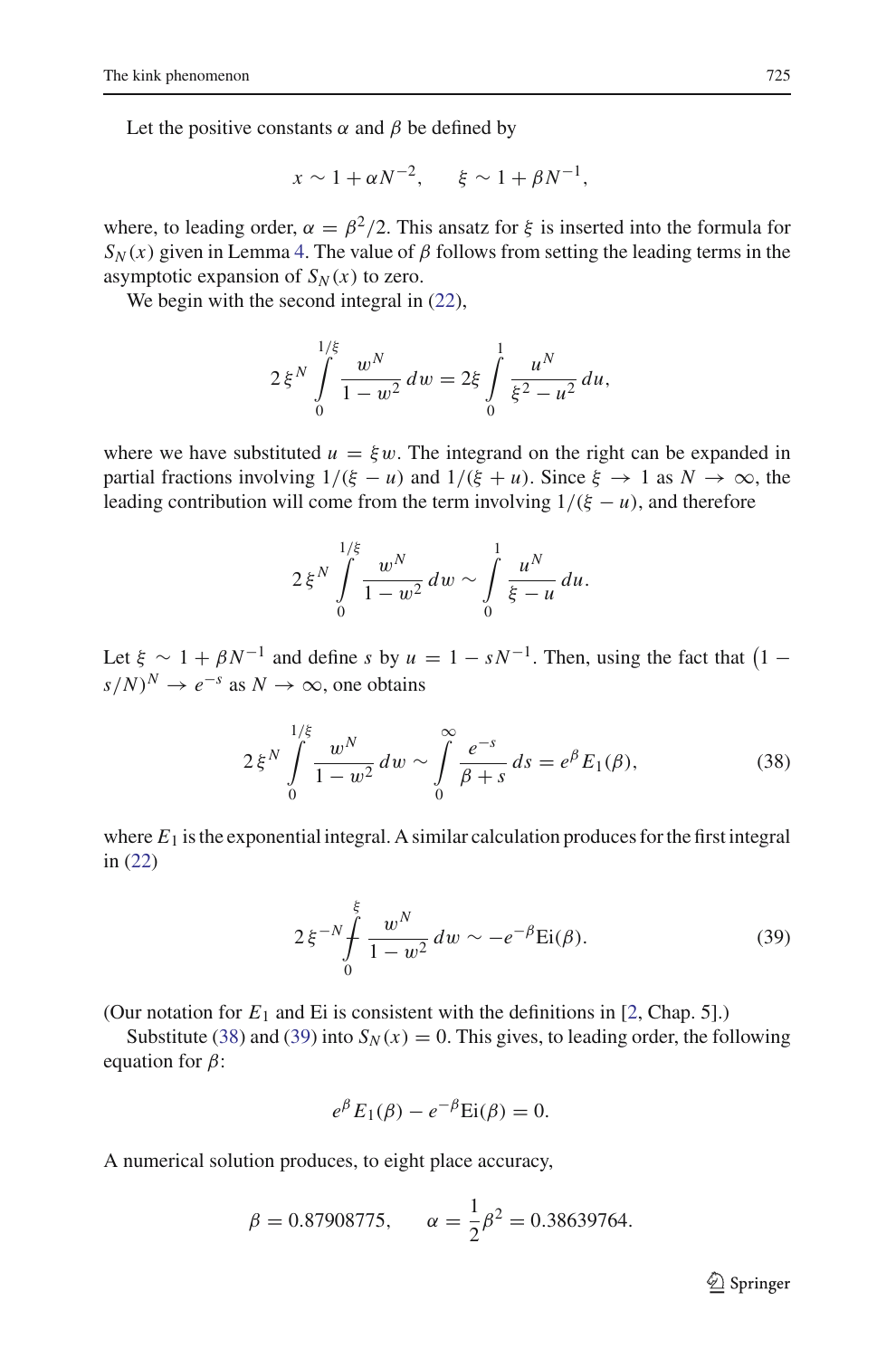We offer the following table as numerical verification of this result. The values of *x* shown in the middle column are the numerically computed roots of  $S_N(x)$ , or equivalently, the roots of  $\phi(x) - r_N(x)$  in the Fejér case.

| N | x                       | $(x - 1)N^2$ |
|---|-------------------------|--------------|
|   | 32 1.00037708 0.386129  |              |
|   | 64 1.00009432 0.386330  |              |
|   | 128 1.00002358 0.386381 |              |
|   | 256 1.00000590 0.386393 |              |

A similar analysis for Clenshaw–Curtis quadrature would require higher order asymptotics, something we have not pursued. Numerical results suggest that the value of  $\alpha$ is about 1.73 in this case.

**Acknowledgments** We are indebted to David Elliott for suggesting several improvements in earlier drafts of this paper. Elliott and co-workers have also written a related paper that deals with a larger class of test integrals [\[7](#page-19-14)]. Chelo Ferreira and José Lopez, authors of [\[10\]](#page-19-12), generously shared their knowledge of the Lerch Φ function. Milton Maritz helped with Mathematica and Walter Gautschi brought reference [\[14](#page-19-3)] to our attention. A few other references were pointed out by two anonymous referees, who also made some further useful suggestions.

## <span id="page-19-8"></span>**References**

- 1. Ablowitz, M.J., Fokas, A.S.: Complex Variables: Introduction and Applications, 2nd edn. Cambridge University Press, Cambridge (2003)
- <span id="page-19-13"></span>2. Abramowitz, M., Stegun, I.A.: Handbook of Mathematical Functions with Formulas, Graphs, and Mathematical Tables. Dover Publications Inc., New York (1970)
- <span id="page-19-0"></span>3. Brass, H.: Quadraturverfahren. Vandenhoeck & Ruprecht, Göttingen. Studia Mathematica, Skript 3 (1977)
- <span id="page-19-1"></span>4. Chawla, M.M.: Error estimates for the Clenshaw–Curtis quadrature. Math. Comp. **22**, 651–656 (1968)
- <span id="page-19-6"></span>5. Davis, P.J.: Interpolation and Approximation. Dover Publications Inc., New York (1975)
- <span id="page-19-5"></span>6. Davis, P.J., Rabinowitz, P.: Methods of Numerical Integration, 2nd edn. Academic Press Inc., Orlando, FL (1984)
- <span id="page-19-14"></span>7. Elliott, D., Johnston, B.M., Johnston, P.R.: Clenshaw–Curtis and Gauss–Legendre quadrature for certain boundary element integrals (2006, submitted)
- <span id="page-19-11"></span>8. Erdélyi, A., Magnus, W., Oberhettinger, F., Tricomi, F.G.: Higher Transcendental Functions. vol. I. McGraw-Hill Book Company Inc., New York (1953)
- <span id="page-19-2"></span>9. Favati, P., Lotti, G., Romani, F.: Bounds on the error of Fejér and Clenshaw–Curtis type quadrature for analytic functions. Appl. Math. Lett. **6**, 3–8 (1993)
- <span id="page-19-12"></span>10. Ferreira, C., López, J.L.: Asymptotic expansions of the Hurwitz–Lerch zeta function. J. Math. Anal. Appl. **298** (2004)
- <span id="page-19-10"></span>11. Gautschi, W.: A survey of Gauss–Christoffel quadrature formulae. In: Christoffel, E.B. (ed.) (Aachen/ Monschau, 1979), pp. 72–147. Birkhäuser, Basel (1981)
- <span id="page-19-7"></span>12. Krylov, V.I.: Approximate Calculation of Integrals. The Macmillan Co., New York (1962)
- <span id="page-19-9"></span>13. Mason, J.C., Handscomb, D.C.: Chebyshev Polynomials. Chapman & Hall/CRC, Boca Raton, FL (2003)
- <span id="page-19-3"></span>14. Notaris, S.E.: Integral formulas for Chebyshev polynomials and the error term of interpolatory quadrature formulae for analytic functions. Math. Comp. **75**, 1217–1231 (2006)
- <span id="page-19-4"></span>15. Petras, K.: Gaussian integration of Chebyshev polynomials and analytic functions. Numer. Algorithms **10**, 187–202 (1995)
- 16. Petras, K.: Gaussian versus optimal integration of analytic functions. Constr. Approx. **14**, 231– 245 (1998)
- 17. Petras, K.: On the Smolyak cubature error for analytic functions. Adv. Comput. Math. **12**, 71–93 (2000)